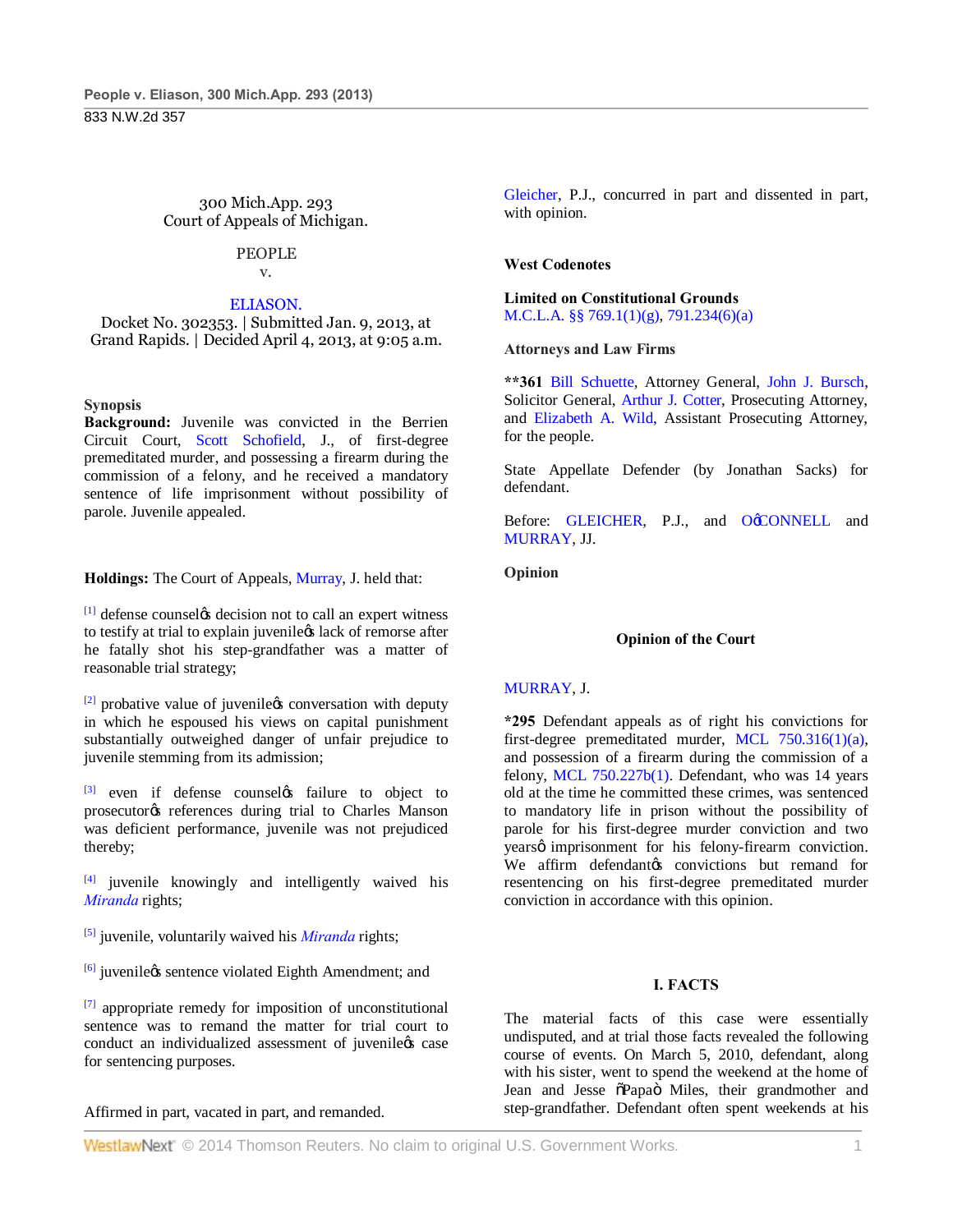grandparentsø home. Jean described defendant as a õgood grandson," and testified that she and Jesse had **\*296** always been involved in defendantøs life. She explained that defendant had a  $\delta$ good $\ddot{o}$  relationship with her and Jesse, and that nothing appeared to be out of the ordinary during this particular weekend.

On March 6, 2010, defendantøs sister returned to their father% home while defendant remained at his grandparentsø house. Jean saw defendant during the evening and briefly spoke with him when he came downstairs to use the restroom; defendant did not at the time appear angry or upset. At approximately 7:30 p.m. that **\*\*362** evening, Jean went to her bedroom to watch television; Jesse was in the living room, where he slept, watching television. Defendant was in an upstairs bedroom.

Jean awoke at approximately 3:00 a.m. the next morning when she heard a õpop.ö Upon awakening, she heard defendantøs voice, and thought defendant told her,  $\tilde{o}I$  shot Papa. ö The next thing she remembered was that she had a gun in her hands; she could not recall whether defendant gave her the gun or whether she picked it up. After discovering what happened, she instructed defendant to call 96161, and paramedics responded to the call but were unable to save Jesse.

Michigan State Police Trooper Brenda Kiefer<sup>1</sup> and Deputy Eugene Casto of the Berrien County Sheriff $\alpha$  Department responded to the scene and arrested defendant. Kiefer initially interviewed defendant at the home; she read defendant his *Miranda*<sup>2</sup> warnings and defendant agreed to waive his rights and to speak to her without having a parent present.3 Defendant told Kiefer **\*297** that late in the evening on March 6 or early in the morning on March 7, he went downstairs to get a handgun that Jesse kept on the hook of a coat rack. Afterwards, defendant went back up to his room and sat in a chair with the gun for approximately two to three hours. While he sat upstairs with the gun, defendant õwas contemplating homicide or suicide. Ö Defendant told Kiefer that he went downstairs and shot Jesse with the handgun while he was sleeping on the couch. Although defendant told Kiefer that he shot Jesse out of  $\tilde{\text{osadness}}$  and  $\tilde{\text{open}}$  up anger,  $\ddot{\text{o}}$  he was not angry with Jesse or Jean, but instead was angry with his own parents.

Defendant also spoke with Casto on the night of his arrest as defendant sat in Castoøs patrol car.<sup>4</sup> Among other things, defendant informed Casto that he neglected to tell Kiefer about two knives he had placed in the living room near the staircase, and that he realized that his õlife just turned into Law  $&$  Order, but without commercials. $\ddot{o}$  Additionally, in referencing the killing, defendant stated,  $\delta$ [y]ou know I wish I could take it back but now I understand the feeling that people get when they do that. Now I understand how they feel.<sup>"</sup> Continuing, defendant commented to Casto about the feeling, owhen you hit that point of realization for that split second you feel like nothing could ever hurt you. Just for that split second. Once you realize what you we done. Ö Defendant also described to Casto a paper his father, Steven Eliason, had written for a criminology class about various forms of execution.<sup>5</sup>

**\*298** Shortly thereafter, defendant was brought to a police station for interrogation by Detective Fabian Suarez. With everyone *t* permission, Eliason was present during some portions of the interview, but was not in the same room as defendant and Suarez for the entire interview. During the interview, Eliason and defendant **\*\*363** acknowledged that they understood the *Miranda* warnings and defendant agreed to waive his rights. Defendant explained to Suarez that he had not slept much before the shooting, and that he shot Jesse after taking the loaded handgun from the coat rack. He could not explain why he shot Jesse, and indicated that Jesse never harmed him physically or emotionally. However, defendant indicated that he was contemplating either committing suicide or shooting Jesse that night, but decided to kill Jesse because he was not ready to die. And, in a sense admitting to a self-awareness of his actions, defendant stated that at one point he thought to himself,  $\ddot{\text{o}}$  what am I doing, why do I have to do this, why do I have the gun, I know better than this.... $\ddot{o}$ 

As to the shooting, defendant was in the living room looking at Jesse for approximately 45 minutes trying to decide what to do before he shot Jesse. Defendant then aimed the gun at Jesse from approximately seven feet away and pulled the trigger, shooting him in the head.<sup>6</sup> Defendant had not previously considered hurting Jesse, but  $\delta$ [s]omething snapped $\ddot{o}$  that night because everything he had been thinking of that evening  $\tilde{\text{o}}$  just buil[t] up to the point that you dongt know what yougre doing.  $\ddot{o}$  \*299 According to defendant he õblacked out for a couple minutesö before he shot Jesse.

With these essential facts in mind we now turn to defendant $\alpha$  challenges to his convictions and sentences.

## **II. ANALYSIS**

#### **A. INEFFECTIVE ASSISTANCE OF COUNSEL**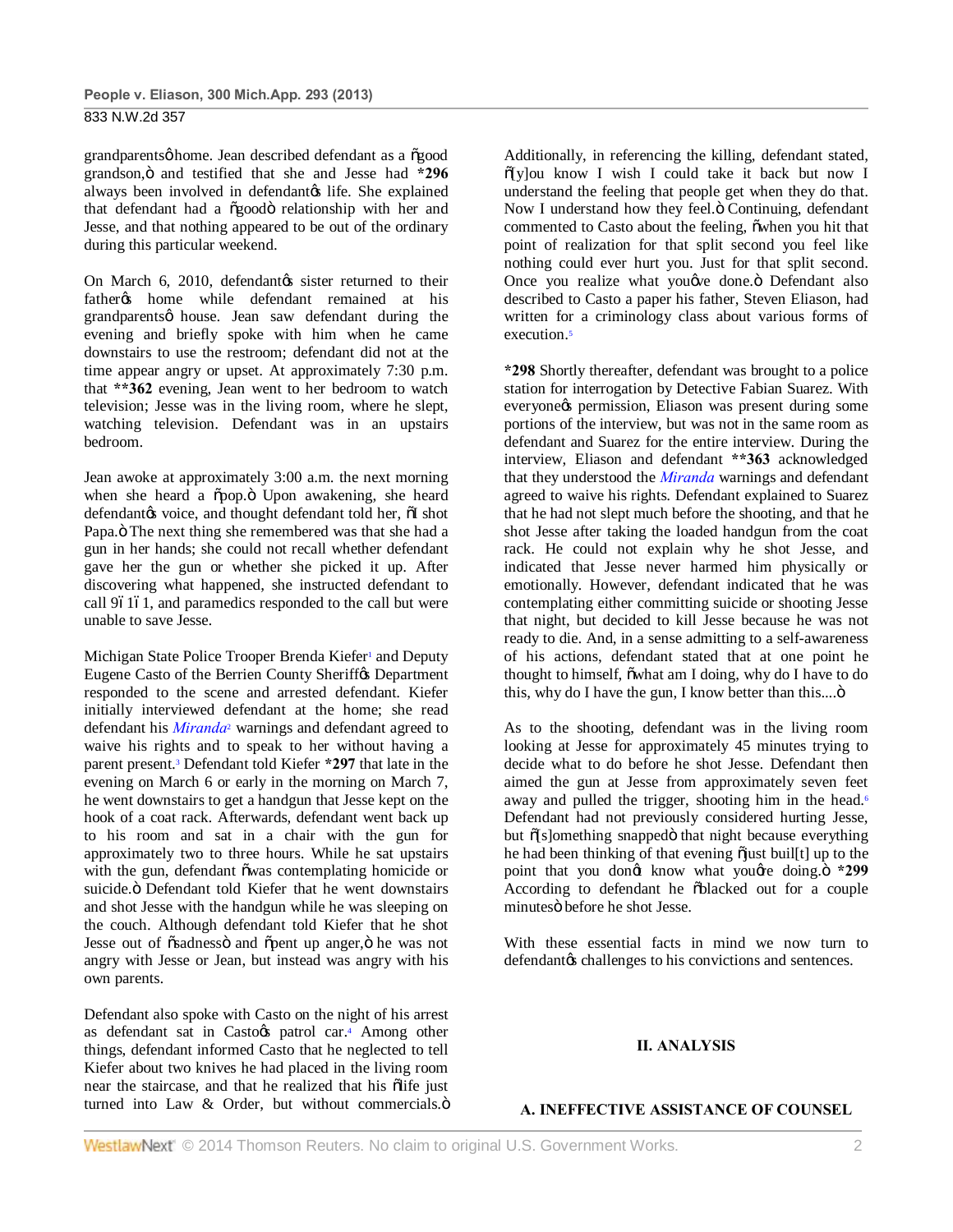Defendant first argues that he was denied the effective assistance of trial counsel because his trial counsel should have presented an expert witness to rebut testimony offered by the prosecution that he lacked remorse after the shooting. At a *Ginther*<sup>7</sup> hearing on this matter, Dr. James Henry testified that defendant experienced significant emotional trauma before the shooting and that this caused him to dissociate from reality. As a result, defendant often had trouble expressing his feelings, including remorse. Defendant contends that his trial counsel was ineffective for failing to call an expert witness, such as Dr. Henry, to explain his alleged lack of remorse.

**[1]** A defendant is denied the effective assistance of counsel in violation of the Sixth Amendment of the United States Constitution if  $\tilde{\text{c}}$ counsel $\alpha$  performance fell below an objective standard of reasonableness ... [and] the representation so prejudiced the defendant as to deprive him of a fair trial." *People v. Pickens,* 446 Mich. 298, 309, 521 N.W.2d 797 (1994). This Court presumes that trial counsel was effective, and in order to show that counsely performance fell below an objective standard of reasonableness, a defendant must overcome the strong presumption that his counsely conduct constituted reasonable trial strategy. *People v.* **\*300** *Carbin,* 463 Mich. 590, 600, 623 N.W.2d 884 (2001).  $\delta$ An attorney  $\delta$ decision whether to retain witnesses, including expert witnesses, is a matter of trial strategy. $\ddot{o}$  *People v. Payne,* 285 Mich.App. 181, 190, 774 N.W.2d 714 (2009).

**[2]** Defendant cannot overcome the presumption that his trial counselgs decision \*\*364 not to call an expert witness was the product of trial strategy. Rather than calling an expert witness, defendant trial counsel attempted to rebut the prosecution arguments that defendant lacked remorse by impeaching witnesses who testified that defendant lacked remorse, and highlighting evidence that arguably showed defendant did have remorse. This Court will not second-guess trial counselos strategy to rebut the evidence in this manner rather than calling an expert witness. *People v. Cooper,* 236 Mich.App. 643, 658, 601 N.W.2d 409 (1999). Just as importantly, we cannot conclude that defendant $\alpha$  trial counsel performed in an objectively unreasonable manner when the record reveals that he consulted with three mental health experts before trial, none of whom concluded that defendant a lack of remorse was caused by dissociation with reality. Although these experts evaluated defendant for purposes of raising an insanity defense or for mitigating the killing, they nonetheless concluded that defendant did not suffer from a mental health disorder. We cannot hold that trial counsel was constitutionally ineffective by not seeking out a fourth expert witness when the first three he consulted did not

indicate that defendant suffered from an underlying mental health condition that caused him to appear to lack remorse for his actions. The record unequivocally shows that trial counsel thoroughly examined options regarding the use of expert witnesses and what, in the end, would be the best trial strategy. His performance **\*301** on behalf of defendant was anything but ineffective as defined by the Supreme Court.

However, defendant also argues that his trial counsel was ineffective for failing to object to irrelevant and prejudicial evidence, as well as the prosecutor is argument that utilized that evidence. Defendant notes that the prosecution introduced evidence<sup>o</sup> without objection from his counselô of his conversation with Deputy Casto in which he espoused his views on capital punishment, and told Casto about a criminology paper his father had written that discussed various forms of execution.

 $[3]$   $[4]$  Evidence is relevant if it has  $\tilde{a}$ any tendency to make the existence of any fact that is of consequence to the determination of the action more probable or less probable than it would be without the evidence. Ö MRE 401. õAlternatively stated, the general rule is that evidence is admissible if helpful in throwing light upon any material point in issue. *People v. Murphy (On Remand),* 282 Mich.App. 571, 580, 766 N.W.2d 303  $(2009)$  (quotation marks and citation omitted).  $\tilde{o}A$ material fact is one that is  $\exists$  in issue o in the sense that it is within the range of litigated matters in controversy. $\ddot{o}$  *Id.* (quotation marks and citation omitted). Pursuant to MRE  $402$ ,  $\delta$ [a]ll relevant evidence is admissible, $\ddot{o}$  unless it is  $otherwise$  deemed inadmissible. Here, defendantos statements to Casto were relevant to a matter in controversy because they tended to show defendant state of mind prior to the killing. Given that the statements were made shortly after defendant shot Jesse, they were relevant to prove the issue of premeditation because they demonstrate that defendant considered the consequences of killing before he committed the murder. Those statements also showed that soon after the killing, defendant was able to clearly articulate thoughts, even about matters associated with killing and punishment. **\*302** Defendantos trial counsel was not ineffective for failing to raise a meritless objection. *People v. Ericksen,* 288 Mich.App. 192, 201, 793 N.W.2d 120 (2010).

**[5] [6]** Defendant also contends that his trial counsel should have moved to exclude his statements to Casto under MRE 403 **\*\*365** because the probative value of this evidence was substantially outweighed by the danger of unfair prejudice. An analysis under MRE 403 requires balancing several factors, *People v. Blackston,* 481 Mich. 451, 462, 751 N.W.2d 408 (2008), which include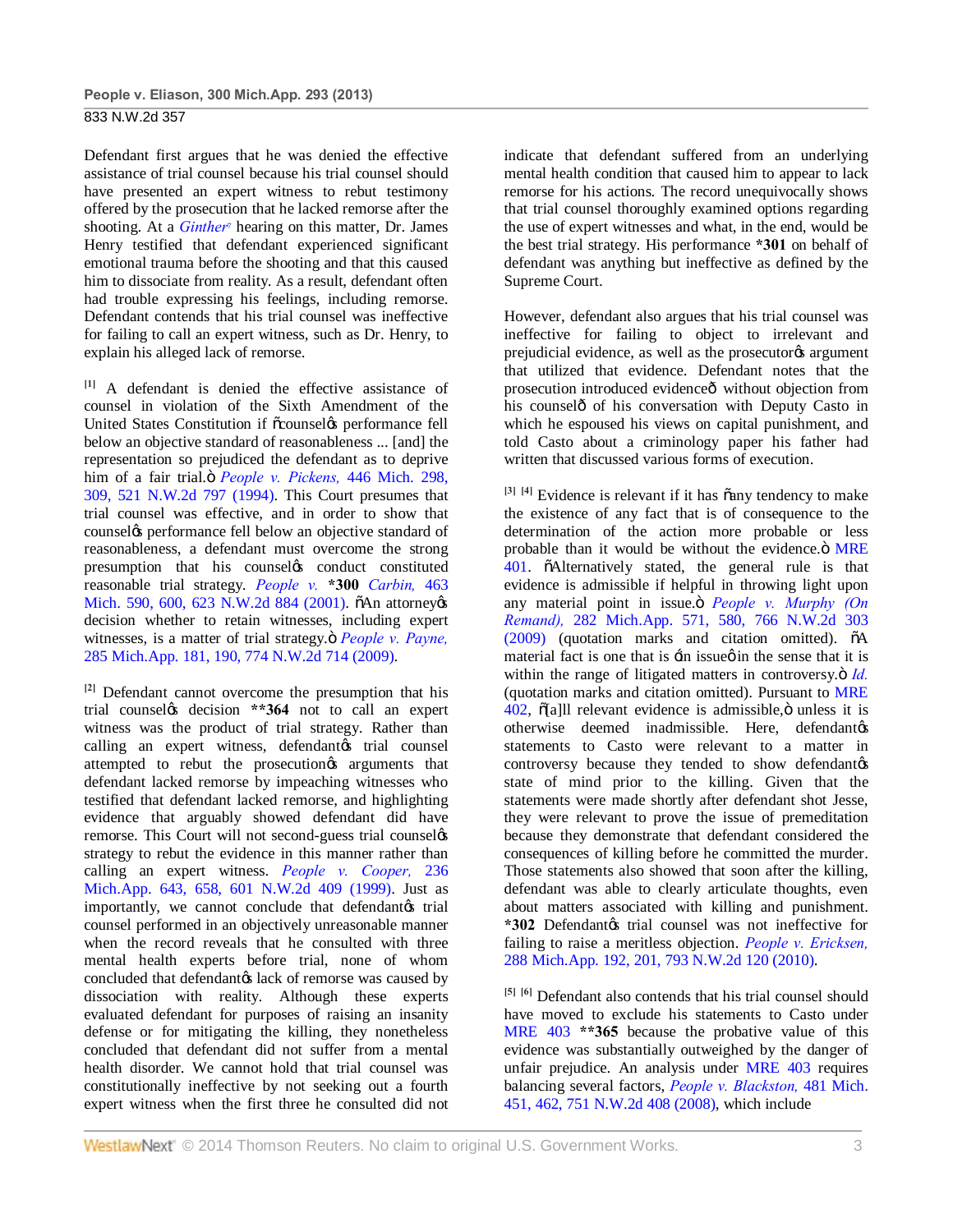the time required to present the evidence and the possibility of delay, whether the evidence is needlessly cumulative, how directly the evidence tends to prove the fact for which it is offered, how essential the fact sought to be proved is to the case, the potential for confusing or misleading the jury, and whether the fact can be proved in another manner without as many harmful collateral effects. [*Id.*]

The mere fact that evidence is damaging to a defendant does not make the evidence *unfairly* prejudicial. *Murphy (On Remand),* 282 Mich.App. at 5826583, 766 N.W.2d 303.

**[7] [8]** In consideration of these factors, we conclude that any objection to defendantøs statements about capital punishment under MRE 403 would have been unsuccessful. Although a slight danger existed that the jury might have been misled by comments about capital punishment, the evidence nonetheless tended to show that defendant acted with premeditation and the evidence was not particularly inflammatory. Therefore, trial counsel was not ineffective for failing to raise an objection to the evidence or to the prosecutor<sub>os</sub> argument as any such objections would have been meritless. *Ericksen,* 288 Mich.App. at 201, 793 N.W.2d 120. Relative to the prosecutor<sub>®</sub> reference to Charles Manson, although the prosecutor<sub>®</sub> question was irrelevant and his comments during closing arguments improper, defendant  $\&$  trial \*303 counsel's performance did not fall below an objective standard of reasonableness by failing to raise an objection. Defendantøs trial counsel, as an experienced attorney, õwas certainly aware that there are times when it is better not to object and draw attention to an improper comment." *People v. Unger,* 278 Mich.App. 210, 242, 749 N.W.2d 272 (2008) (quotation marks and citation omitted).  $\delta$ Furthermore, declining to raise objections, especially during closing arguments, can often be consistent with sound trial strategy. $\ddot{o}$  *Id.* 

**[9]** Nevertheless, even if trial counsel acted in an objectively unreasonable manner by failing to object to this evidence, defendant would not be entitled to relief because he cannot demonstrate prejudice. *Carbin,* 463 Mich. at 600, 623 N.W.2d 884. Indeed, even if this evidence had been excluded, the prosecution presented overwhelming evidence of defendant  $\alpha$  guilt. The prosecution introduced evidence that defendant admitted to pondering the killing for approximately two to three hours, and that he sat in the living room next to Jesse for

approximately 45 minutes as he contemplated what to do. Further, defendant told police officers that he pondered whether to use knives, a gun, or even a pillow. Given the amount of contemplation and planning by defendant, there is overwhelming evidence that he had more than a  $\tilde{\text{c}}$  sufficient time to ... take a second looko and that he was guilty of first-degree premeditated murder. *People v. Jackson,* 292 Mich.App. 583, 588, 808 N.W.2d 541 (2011) (quotation marks and citation omitted).

## **B. WAIVER OF DEFENDANT'S FIFTH AMENDMENT RIGHT AGAINST SELF–INCRIMINATION**

**[10] [11] [12] [13] [14]** Defendant also challenges the trial courtøs failure to suppress his confessions to Kiefer and Suarez because, **\*304** although he waived his Fifth Amendment \*\*366 rights<sup>8</sup> before giving his confessions, his waivers were neither knowing nor voluntary. Defendant preserved this issue for appeal by challenging the admissibility of his statements in a pretrial motion. *Unger*, 278 Mich.App. at 243, 749 N.W.2d 272.  $\tilde{\text{o}}$ We review de novo a trial courtos determination that a waiver was knowing, intelligent, and voluntary. *People v. Gipson,* 287 Mich.App. 261, 264, 787 N.W.2d 126  $(2010)$ . However, we defer to the trial courtes factual findings so long as they are not clearly erroneous. *People v. Herndon,* 246 Mich.App. 371, 395, 633 N.W.2d 376  $(2001)$ .  $\text{õ[T]he}$  analysis must be bifurcated, i.e., considering (1) whether the waiver was voluntary, and (2) whether the waiver was knowing and intelligent. $\ddot{o}$  *People v. Tierney,* 266 Mich.App. 687, 707, 703 N.W.2d 204 (2005). Whether a waiver is knowing and intelligent  $\tilde{\sigma}$  requires an inquiry into [a] defendant  $\alpha$  level of understanding, irrespective of police conduct. *Gipson*, 287 Mich.App. at 265, 787 N.W.2d 126.  $\delta$ A defendant does not need to understand the consequences and ramifications of waiving his or her rights. A very basic understanding of those rights is all that is necessary. $\ddot{o}$  *Id.* Meanwhile, whether the waiver was voluntary depends on the absence of police coercion; the defendant waiver must be his or her own  $\delta$  free and deliberate choice, $\ddot{\delta}$ rather than the product of intimidation.  $Id$  at  $2646265$ , 787 N.W.2d 126.

**[15]** Initially, we conclude that record evidence supported all of the trial courtos findings, so we use those facts in analyzing the legal issues presented. In doing so, we hold that defendant knowingly and intelligently waived his right against self-incrimination after his *Miranda* **\*305** warnings because the totality of the circumstances demonstrates that defendant understood his rights. Kiefer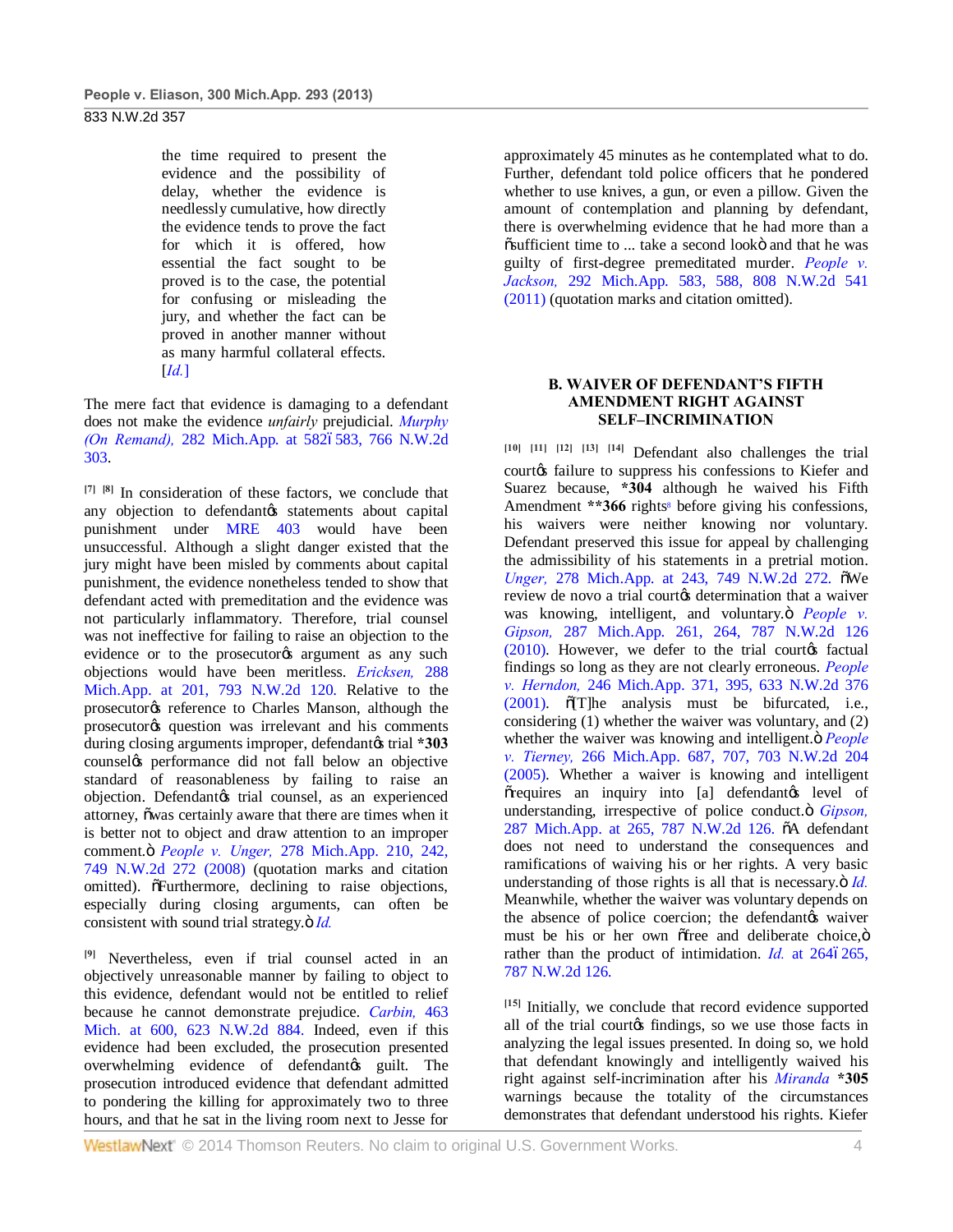and Suarez testified that defendant appeared intelligent and articulate and that he twice stated he understood the nature of his rights. Although defendant was only 14 years old, the record reveals that he performed well in school. Additionally, the trial court rejected defendantos testimony at the suppression hearing that he did not understand his rights, finding that defendant was not credible as he was unable to articulate exactly what he did not understand about his rights. We defer to the trial court $\alpha$  credibility determinations. *Gipson*, 287 Mich.App. at 264, 787 N.W.2d 126. Because the trial court found that defendant appeared intelligent and articulate and that he twice indicated he understood his rights, we cannot hold that his waiver was not knowing and intelligent. See *People v. Abraham,* 234 Mich.App. 640, 6496650, 599 N.W.2d 736 (1999); *People v. Fike,* 228 Mich.App. 178, 182, 577 N.W.2d 903 (1998).

<sup>[16]</sup> We likewise reject defendant *g* argument that his waivers were involuntary. The voluntariness of a *Miranda* waiver is evaluated under a totality of the circumstances test, but also includes additional safeguards for juveniles. *In re SLL,* 246 Mich.App. 204, 209, 631 N.W.2d 775 (2001); *People v. Givans,* 227 Mich.App. 113, 121, 575 N.W.2d 84 (1997). In *Givans,* 227 Mich.App. at 121, 575 N.W.2d 84, this Court explained that the trial court must consider extra factors in deciding whether a juvenile os waiver was voluntary:

> (1) whether the requirements of *Miranda v. Arizona,* 384 U.S. 436, 86 S.Ct. 1602, 16 L.Ed.2d 694 (1966), have been **\*\*367** met and the defendant clearly understands and waives those rights, (2) the degree of police compliance with MCL 764.27; MSA 28.886 and the juvenile court rules, (3) the presence of an adult parent, custodian, or guardian, (4) the juvenile defendantøs personal background, (5) the accused $\alpha$  **\*306** age, education, and intelligence level, (6) the extent of the defendantøs prior experience with the police, (7) the length of detention before the statement was made, (8) the repeated and prolonged nature of the questioning, and (9) whether the accused was injured, intoxicated, in ill health, physically abused or threatened with abuse, or deprived of food, sleep, or medical attention.

**[17]** Considering the factors articulated in *Givans,*<sup>9</sup> and keeping in mind the deference we give to the trial courtos findings of fact, we hold that defendant voluntarily waived his Fifth Amendment rights before he spoke with Kiefer and Suarez. Regarding the first factor, the officers complied with *Miranda* 's requirements and defendant understood his *Miranda* rights.10 As to the third factor, Eliason was present during defendantøs interview with Suarez, and although he was not present during defendantøs interview with Kiefer, that was at defendantøs request.

Likewise, we find nothing in the next three factorsô defendantos background, age, education, intelligence, and the extent of his prior experience with the policeô to suggest that defendant twaiver was involuntary. Kiefer described defendant as õintelligent and articulate, ö and Suarez opined that defendant was õprobably above average [intelligence] for his age.... ö Additionally, the record reveals that defendant earned mostly A $\alpha$ 's and B $\alpha$ 's in school, and that he did not have difficulty understanding the police officers who interviewed him. Further, defendant had some familiarity with the police as a result of prior questioning by police officers on another occasion.

\*307 The remaining three factorsô the length of the detention, the nature of the questioning, and whether defendant was coerced, threatened, or deprived of food, water, sleep, or medical attentionô also support the conclusion that defendant waivers were voluntary. Neither the detention nor the questioning in this case was prolonged, as defendant confessed to Kiefer almost immediately after he was arrested. His subsequent confession to Suarez followed approximately two hours later. Moreover, there is no indication in the record, nor does defendant allege, that Kiefer or Suarez coerced or threatened him into making a confession and waiving his rights. Although defendant notes that he had not slept for a considerable amount of time before the interviews, the officers testified that defendant was articulate and that he did not have difficulty answering their questions. Accordingly, in light of each of the factors noted above, we hold that defendantøs waivers were voluntary. See *Givans,* 227 Mich.App. at 122, 575 N.W.2d 84; *People v. Good,* 186 Mich.App. 180, 189, 463 N.W.2d 213 (1990).11

#### **\*\*368 C. CRUEL AND UNUSUAL PUNISHMENT**

Defendant $\alpha$  final argument<sup>12</sup> is that his mandatory sentence of life imprisonment without the possibility of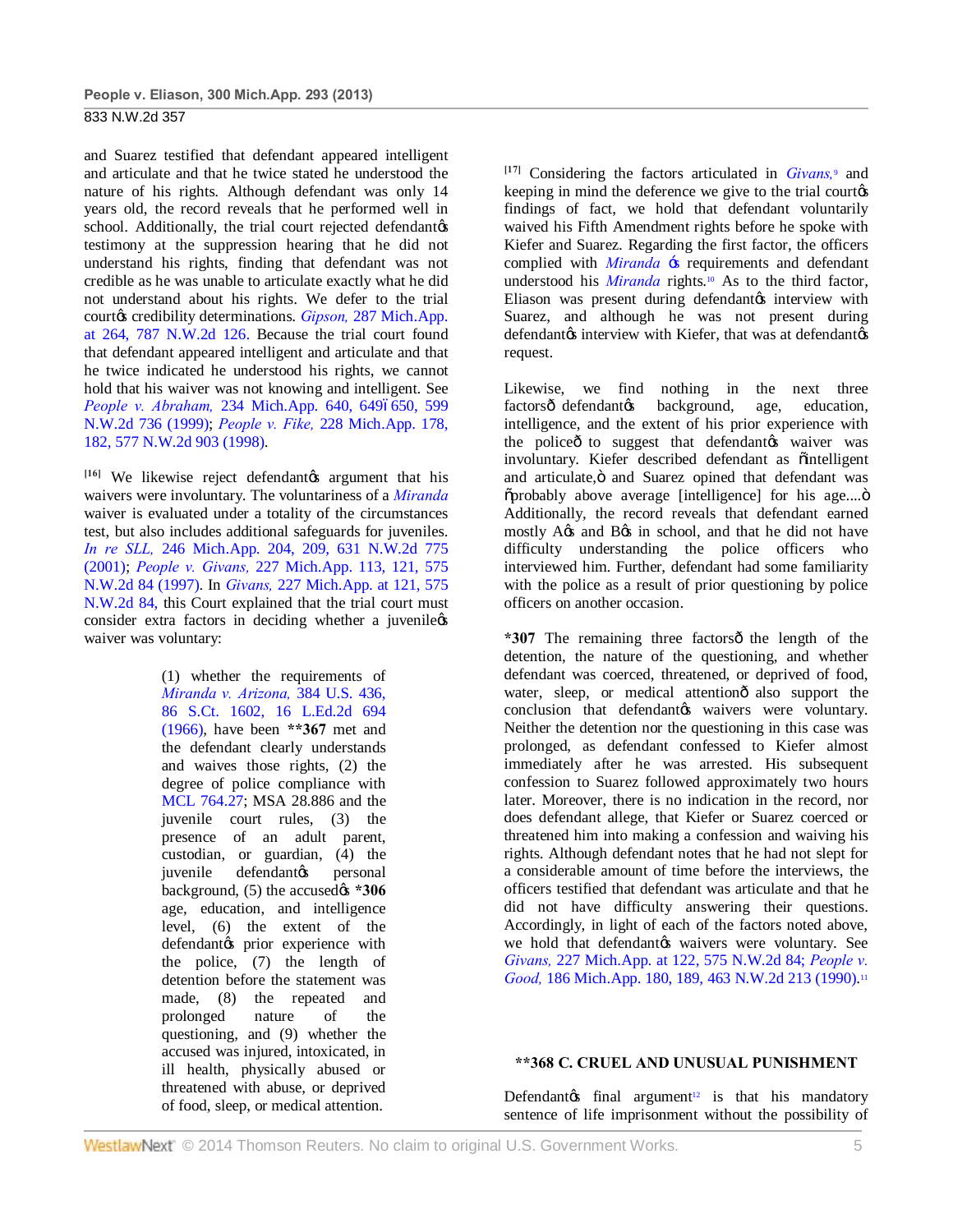**\*308** parole is cruel and unusual punishment under U.S. Const., Am. VIII and Const. 1963, art. 1, § 16. At sentencing, the trial court imposed a mandatory sentence of life without the possibility of parole pursuant to MCL 750.316(1), MCL 769.1(1)(g), and MCL 791. 234(6)(a). Defendant preserved this issue by raising it at his sentencing hearing. *People v. Pipes,* 475 Mich. 267, 277, 715 N.W.2d 290 (2006).  $\tilde{o}$  This Court reviews constitutional questions de novo." *People v. Dipiazza,* 286 Mich.App. 137, 144, 778 N.W.2d 264 (2009).

In *Miller v. Alabama*, 567 U.S. 6666, 132 S.Ct. 2455, 2469, 183 L.Ed.2d 407 (2012), the United States Supreme Court ruled õthat the Eighth Amendment forbids a sentencing scheme that mandates life in prison without possibility of parole for juvenile offenders.<sup> $\ddot{o}$ 13</sup> The *Miller* Court noted that juveniles and adults are different for purposes of sentencing, and explained that sentencing schemes that *mandate* life without parole for juveniles convicted of homicide offenses do not take into account a juvenile $\circ$  individual characteristics and thus are unconstitutional. *Id.* at 6666, 132 S.Ct. at 246662469. The Court added:

[T]he mandatory penalty schemes at issue here prevent the sentencer from taking account of these central considerations. By removing youth from the balance oby subjecting a juvenile to the same life-without-parole sentence applicable to an adultô these laws prohibit a sentencing authority from assessing whether the lawgs harshest term of imprisonment proportionately punishes a juvenile offender. That contravenes ... [the] foundational principle [found in *Graham v. Florida,* 560 U.S. 48, 130 S.Ct. 2011, 176 L.Ed.2d 825 (2010), and **\*309** *Roper v. Simmons,* 543 U.S. 551, 125 S.Ct. 1183, 161 L.Ed.2d 1  $(2005)$  ]: that imposition of a State  $\alpha$ s most severe penalties on juvenile offenders cannot proceed as though they were not children.  $Id$ , at  $6666$ ,  $132$ S.Ct. at 2466.]

<sup>[18]</sup> In *People v. Carp*, 298 Mich.App. 472, 5266527, 828 N.W.2d 685 (2012) this Court explained that the limited holding in *Miller* was that a juvenile cannot be *automatically* subjected to a punishment of life imprisonment without the possibility of parole. The holding of *Carp,* however, was that *Miller* did not apply retroactively to collateral challenges to sentences. *Id.* at 522, 828 N.W.2d 685. Here, defendantøs case was pending on direct review at the time *Miller* was decided; therefore, *Miller* applies and defendant *mandatory* sentence of life imprisonment without the possibility of parole constitutes cruel and unusual punishment under the Eighth Amendment. *Id.*

<sup>[19]</sup> However, contrary to defendant *(s* assertions, he is not entitled to a remand at which the trial court has unfettered discretion to impose a sentence for any term of years. In fact, he could still receive the same sentence on remand, as the \*\*369 *Miller* Court did not offoreclose a sentenceres abilityö to sentence a juvenile in a homicide case to life imprisonment without parole, so long as the sentence õtake[s] into account how children are different, and how those differences counsel against irrevocably sentencing them to a lifetime in prison. $\ddot{o}$  *Id.* at  $\acute{o}$   $\acute{o}$   $\acute{o}$ , 132 S.Ct. at 2469. In other words, a trial court can still sentence a juvenile who committed a homicide to life in prison without the possibility of parole, so long as that sentence is an individualized one that takes into consideration the factors outlined in *Miller. Id.* at 6666, 132 S.Ct. at 2466–2467, 2471. We recognized as much in *Carp,* 298 Mich.App. at 525, 828 N.W.2d 685, where we opined in dicta that the rule from *Miller*  $\delta$  does not ... imply that a sentencing court has unfettered discretion when sentencing **\*310** a juvenile. Rather, the focus is on the discretion of the sentencer to determine whether to impose the harshest penalty of life without the possibility of parole on a juvenile convicted of a homicide offense.<sup>"</sup>

**[20]** Therefore, the only discretion afforded to the trial court in light of our first-degree murder statutes and *Miller* is whether to impose a penalty of life imprisonment without the possibility of parole or life imprisonment with the possibility of parole. *Carp,* 298 Mich.App. at 527, 828 N.W.2d 685. In deciding whether to impose a life sentence with or without the possibility of parole, the trial court is to be guided by the following nonexclusive list of factors:

> (a) the character and record of the individual offender [and] the circumstances of the offense, (b) the chronological age of the minor, (c) the background and mental and emotional development of a youthful defendant, (d) the family and home environment, (e) the circumstances of the homicide offense, including the extent of his participation in the conduct and the way familial and peer pressure may have affected [the juvenile], (f) whether the juvenile might have been charged [with] and convicted of a lesser offense if not for incompetencies associated with youth, and (g) the potential for rehabilitation. [*Id.* at 532, 828 N.W.2d 685, citing *Miller,* 567

WestlawNext<sup>®</sup> © 2014 Thomson Reuters. No claim to original U.S. Government Works. 66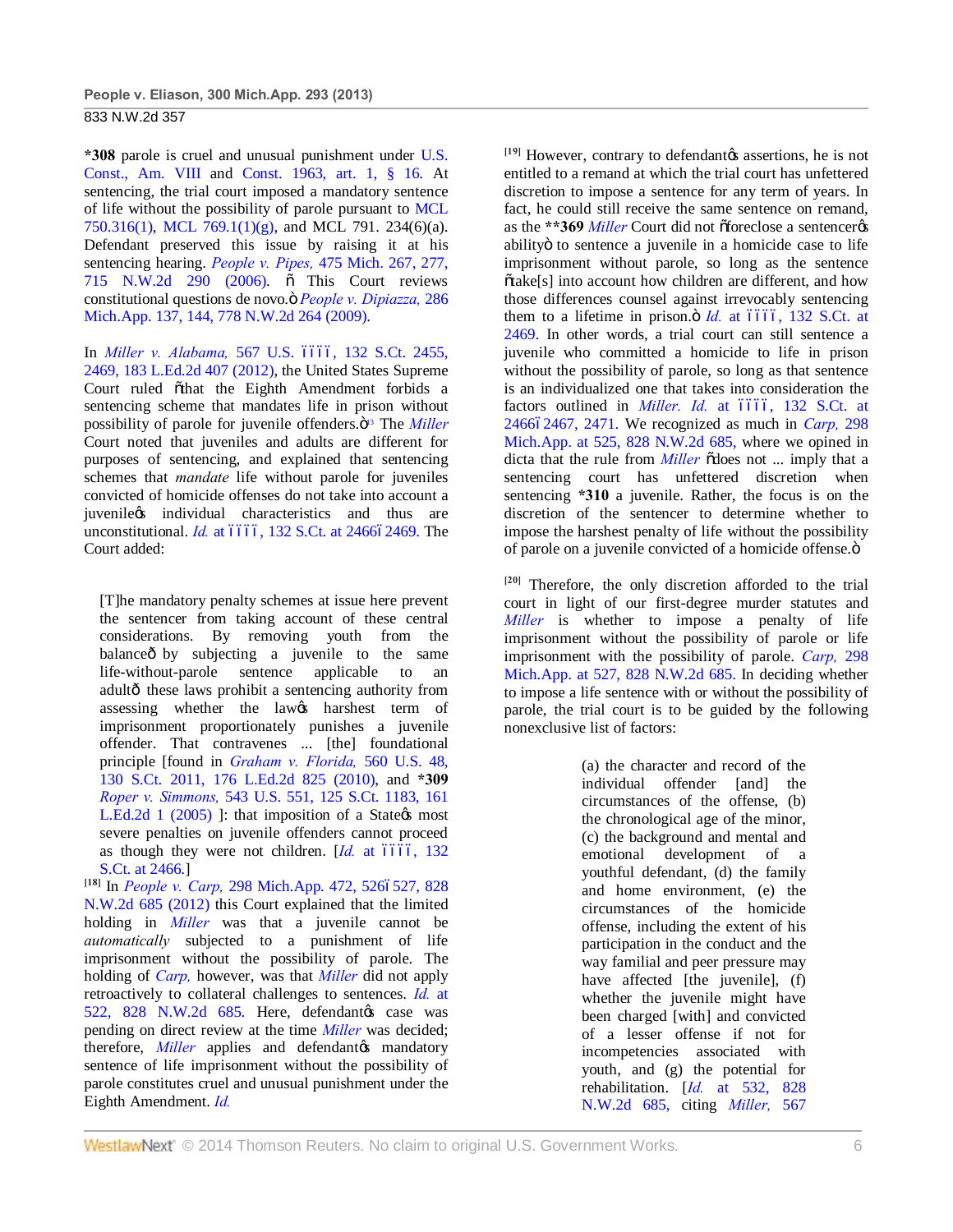U.S. at 6666, 132 S.Ct. at 246762468 (quotation marks and citations omitted).]

As the prosecutor has noted, under MCR  $6.425(E)(1)$ , a trial court is already required to hold a sentencing hearing, and so this remedyô rather than the one suggested by defendant<sup>14</sup> $\hat{o}$  is expressly permitted by **\*311** court rule and is not an unconstitutional trip by the judiciary into the legislative realm. We therefore vacate defendantos mandatory sentence of life without the possibility of parole and remand for an individualized sentence within the strictures of *Miller.*

Our dissenting colleague is of the opinion that (1) under the federal constitution as interpreted in *Miller* a trial court has complete freedom to resentence a juvenile to any sentence, except those actually provided for by the Legislature, and (2) that a sentence of life *with* the possibility of parole is cruel or unusual punishment under Const. 1963, art. 1, § 16. With all due **\*\*370** respect, we explain below why we disagree with these propositions.

## **1.** *MILLER* **AND THE SEPARATION OF POWERS**

The dissent argues that our application (consistent with the dicta of *Carp* ) of *Miller*  $\div$  bolding  $\hat{o}$  i.e., that the appropriate sentencing remedy is to remand for a life sentence, with the trial court exercising discretion as to whether the sentence should be with or without the possibility of paroleô is too narrow. Instead, relying on *Miller,* the dissent would create a rule providing trial courts with the õdiscretion to fashion a sentence that takes into account an offender os youth....  $\ddot{o}$  Essentially the dissent would give unfettered discretion (except for use of *Miller*  $\div$  scriteria) to trial courts when sentencing juveniles lawfully convicted of first-degree premeditated murder. But in coming to this conclusion, the dissent has failed to heed (1) the actual holding of *Miller,* (2) the context in which *Miller*  $\div$  s ruling was made, and (3) the Michigan Legislature independent of the appropriate punishment for first-degree murderers.

**\*312** There is no disagreement that *Miller* provides the precedent for addressing whether defendant $\alpha$  current sentenceô one that was mandatorily imposedô is constitutionally valid under the federal constitution. But precedent, of course, has its limitations. As one court has accurately stated:

> The essence of the common law doctrine of precedent or *stare*

*decisis* is that the rule of the case creates a binding legal precept. The doctrine is so central to AngloóAmerican jurisprudence that it scarcely need be mentioned, let alone discussed at length. A judicial precedent attaches a specific legal consequence to a detailed set of facts in an adjudged case or judicial decision, which is then considered as furnishing the rule for the determination of a subsequent case involving identical or similar material facts and arising in the same court or a lower court in the judicial hierarchy. [*Allegheny Gen. Hosp. v. NLRB,* 608 F.2d 965, 9696970 (C.A.3, 1979) abrogated on other grounds *St. Margaret Mem. Hosp. v. NLRB,* 991 F.2d 1146 (C.A.3, 1993) (footnote omitted).]

At the outset of her opinion, Justice Kagan made clear the holding in *Miller*: oWe ... hold that mandatory life without parole for those under the age of 18 at the time of their crimes violates the Eighth Amendment (sprohibition on -cruel and unusual punishments. $\phi$  ö *Miller*, 567 U.S. at  $6666$ , 132 S.Ct. at  $2460$ .<sup>15</sup> That holding was necessarily limited by the fact that the Court was reviewing the validity of statutes enacted in Alabama and Arkansas that *required* the sentence of life without the possibility of parole without a trial court considering *any* factors unique to the defendant **\*313** and his crime. Justice Kagan was equally specific when she declared for the Court that it was not invalidating discretionary life-without-parole sentences imposed on juveniles convicted of murder:  $\delta$ Because that holding is sufficient to decide these cases, we do not consider ... [the] alternative argument that the Eighth Amendment requires a categorical bar on life without parole for juveniles, or at least for those 14 and younger. $\ddot{o}$  *Id.* 2455, 132 S.Ct. at 2469. Importantly, the *Miller* **\*\*371** Court did not strike down the statutes in their entirety, but instead merely ruled that their mandatory nature violated the Eighth Amendment when applied to juveniles.

As a result of *Miller*  $\div$ s limited holding, the state statutes under which the trial court sentenced defendant to life in prison without the possibility of paroleô MCL 750.316(1)(a), MCL 769.1(1)(g), and MCL  $791.234(6)(a)$ ô cannot on remand *mandate* the same sentence. Instead, the trial court is required to consider the factors surrounding defendant age when exercising the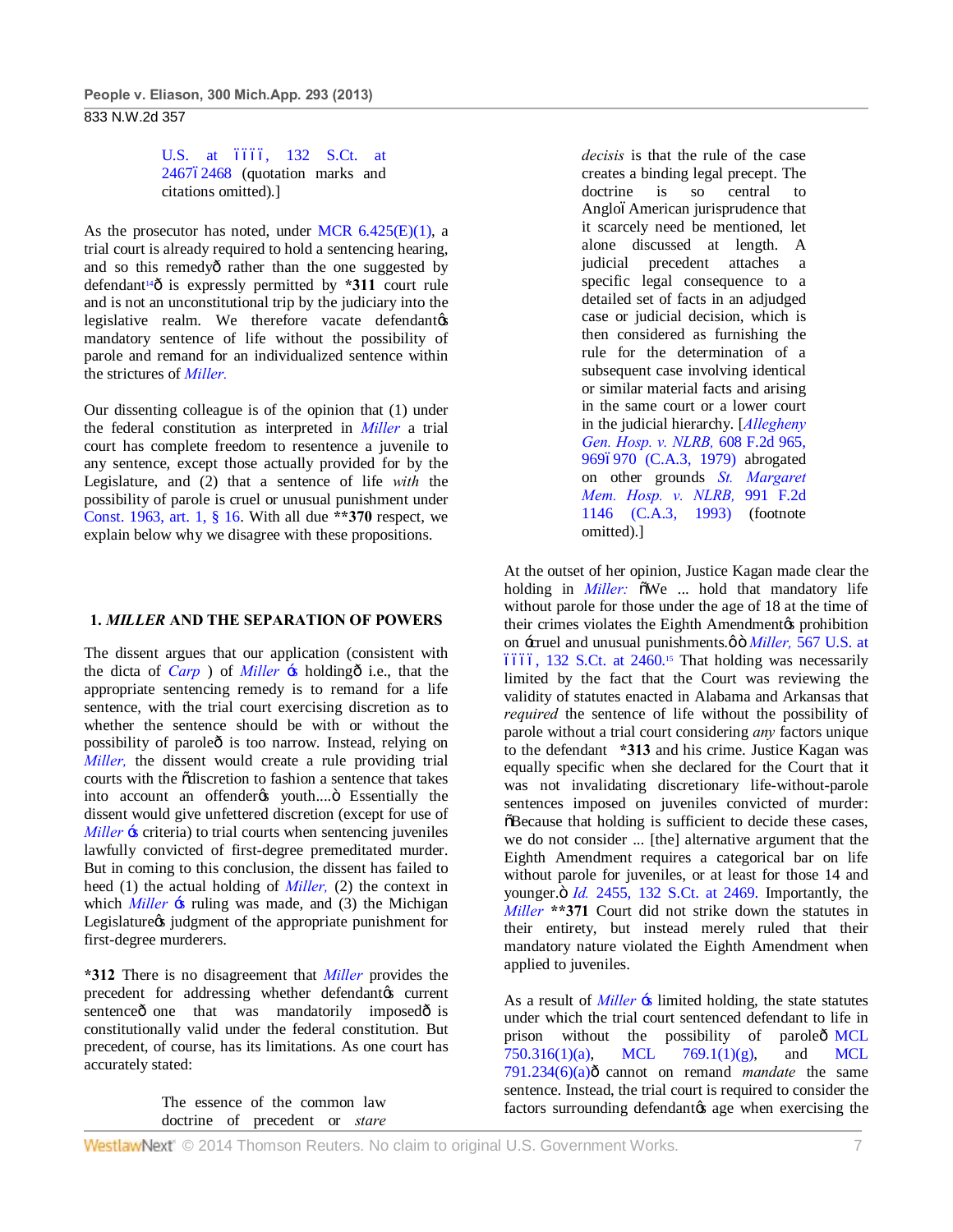discretion to determine whether the same sentence should be imposed again. *Miller* requires nothing more, and certainly did not invalidate the Michigan Legislature $\alpha$ judgment that a life sentence is the appropriate punishment for a juvenile who is lawfully convicted of first-degree murder.16

Contrary to the dissent $\alpha$  view, the *Miller* Court $\alpha$ recitation of factors it considered relevant to youth did **\*314** not create a new mandatory sentencing guideline in place of sentencing statutes like those at issue here. Rather, because it was addressing whether *mandatory* life in prison without the possibility of parole was constitutional, the *Miller* Court recited factors that distinguish juveniles from adults both as evidence of what important factors could not be considered under these mandatory schemes and to provide guidance to lower courts when determining if  $\tilde{o}a$  State  $\alpha$ s most severe penalties on juvenile offendersö should be imposed:

> But the *mandatory penalty schemes* at issue here prevent the sentencer from taking account of these central considerations. *By removing youth from the balance* $\hat{\theta}$  by subjecting a juvenile to the same life-without-parole sentence applicable to an adult—*these laws* prohibit a sentencing authority from assessing whether the *law's harshest term of imprisonment* proportionately punishes a juvenile offender. That contravenes *Graham's* (and also *Roper's* ) foundational principle: that imposition of a State *(s* most severe penalties on juvenile offenders cannot proceed as though they were not children. [*Miller,* 567 U.S. at 6666, 132 S.Ct. at 2466 (emphasis added).]

See, also, *id.* at 6666, 132 S.Ct. at 2467 ( $\delta$ Such mandatory penalties, by their nature, preclude a sentencer from taking account of an offender age and the wealth of characteristics and circumstances attendant to it.ö). We reemphasize, then, by repeating that *Miller* did onot foreclose a sentencerøs ability to make that judgment [life without parole] in homicide cases, ö but instead merely required sentencing courts oto take into account how children are different, and how those differences counsel against *irrevocably* sentencing them to a lifetime in prison. $\ddot{o}$  *Id.* at 6666, 132 S.Ct. at 2469 (emphasis added).

The dissent fails to acknowledge this specific holding, and the context within which the *Miller* Court reached **\*315** it. Yes, the factors that come into play when sentencing juveniles are important, but *Miller* only requires those to be considered when the juvenile is convicted of murder *and* the state is  $\delta$  most severe penalty  $\delta$ is being considered, **\*\*372** i.e., life without the possibility of parole. Just last month the Wyoming Supreme Court, in *Bear Cloud v. State,* 2013 Wy 18, ¶ 44, 294 P.3d 36, 47 (Wyo.2013), recognized this same point:

> In sum, *Miller* requires an individualized sentencing hearing for every juvenile convicted of first-degree murder at which the sentencing court must consider the individual, the factors of youth, and the nature of the homicide in determining whether to order a sentence that includes the possibility of parole. *Miller* does not guarantee the possibility of parole for a convicted juvenile homicide offender, but *Miller* does mandate that a meaningful review and consideration be afforded by the sentencing court.

The *Miller* Court was unquestionably *not* offering these factors so that courts could fashion *any* sentence for a juvenile, which is made clear by the limited holding and issue before that Court.

But that is what is urged by the dissent, and in doing so it is stretching *Miller* well beyond the precedent that it established. Perhaps granting trial courts wide discretion in sentencing a juvenile would be good policy (though we certainly offer no opinion on that subject), but as of today Michigan lawô in conjunction with *Miller*ô is clear as to what sentences can be imposed upon a juvenile for a first-degree-murder conviction. If a different policy decision is to be made regarding the appropriate sentences for juveniles convicted of murder, it is best oto allow the legislative process to work than to engage in an expansive and unnecessary interpretation of *Miller*. *State v. Riley*, 140 Conn.App. 1, 15 n. 8, 58 A3d 304 (2013), lv. gtd. in part 308 Conn. 910 (2013). Again, *Miller* unquestionably did *not* invalidate state **\*316** statutes when construed (pursuant to *Miller* ) to *allow* first-degree murderers to be sentenced to life in prison without parole, and so we must continue to enforce our Legislature's policy choice in that regard, see *Davis v. Detroit Financial Review Team,* 296 Mich.App. 568, 6286629, 821 N.W.2d 896 (2012) (O'CONNELL, J., concurring in part and dissenting in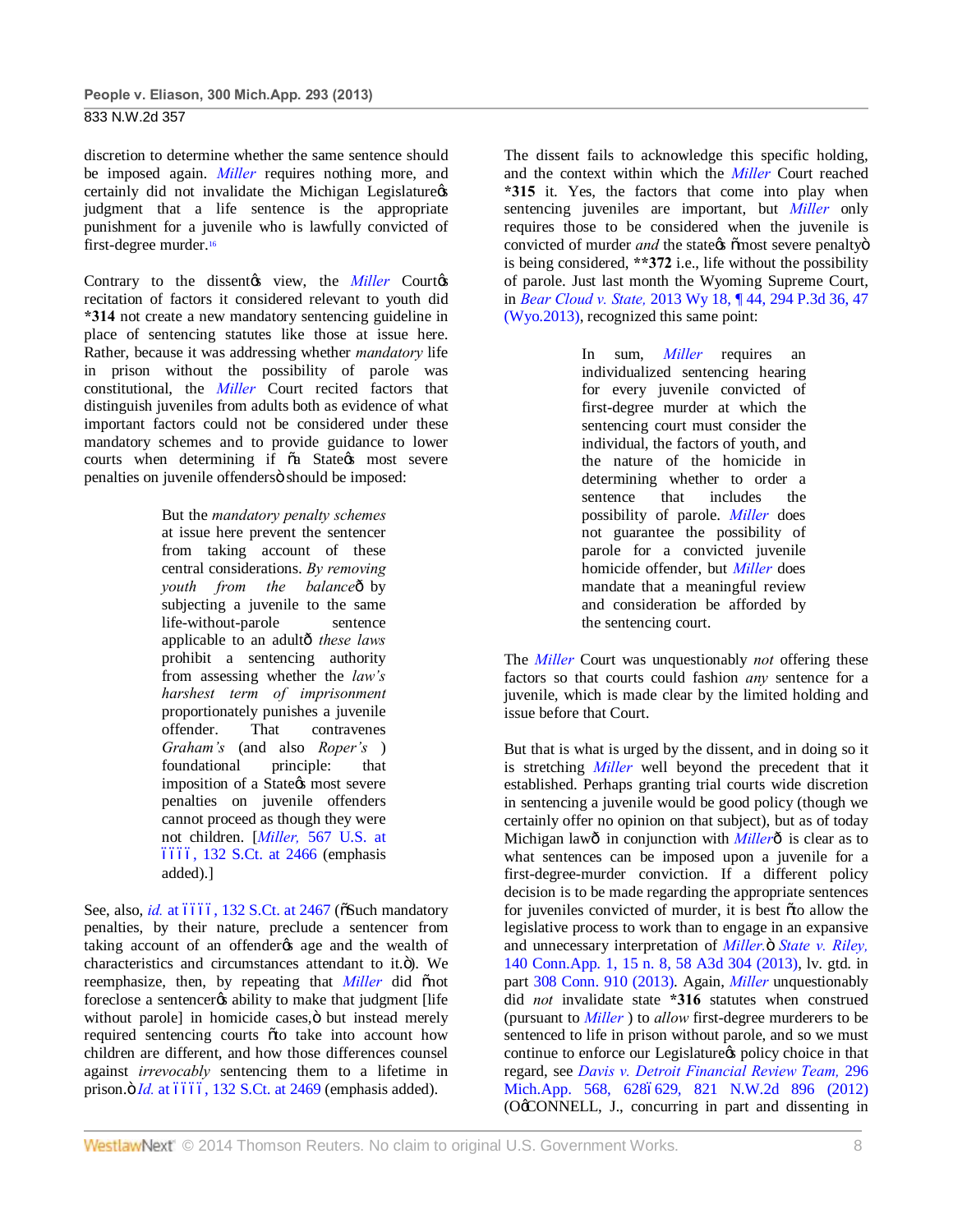part) (recognizing the inherent limitations on the judiciary under the separation of powers).

#### **2. THE STATE CONSTITUTION**

Defendant and the dissent also argue that a sentence of life in prison with *or without* the possibility of parole runs afoul of our state constitution os prohibition against ocruel or unusual punishment[.] $\ddot{o}$  Const. 1963, art. 1, § 16. It is certainly true that this state provision, with the use of õorö rather than the Eighth Amendment opposition containing õand, ö has been interpreted more broadly than the federal prohibition. *People v. Bullock,* 440 Mich. 15, 30, 485 N.W.2d 866 (1992).17 However, because it is unknown what sentence on remand will be imposed upon defendant, and for what reasons, it is best to leave this issue to another day. See *People v. Oswald (After Remand*), 188 Mich.App. 1, 12613, 469 N.W.2d 306 (1991). Nevertheless, because **\*317** the dissent has gone to great lengths in addressing this issue, **\*\*373** we feel compelled to offer a few comments on the subject.

Our dissenting colleague concludes, based primarily on *Bullock* and *People v. Lorentzen,* 387 Mich. 167, 194 N.W.2d 827 (1972), that the Michigan Legislature cannot constitutionally set the punishment of life in prison with or without the possibility of parole for a juvenile convicted of first-degree murder. To reach this result, the dissent employs the vague and subjective proportionality tests set forth in those cases, while failing to note caselaw that tends to preclude the conclusion reached.

 $[21]$  For example, it is well settled that  $\tilde{0}$ [l]egislatively mandated sentences are presumptively proportional and presumptively valid.ö People v. Brown, 294 Mich.App. 377, 390, 811 N.W.2d 531 (2011). Nowhere does the dissent mention these constitutionally important presumptions. Likewise, how can it be that our state constitution prohibits a sentence for a juvenile of life *with* parole when our Supreme Court has held that life *without* parole is constitutional for the crimes of felony-murder and conspiracy to commit murder? See *People v. Hall,* 396 Mich. 650, 6576658, 242 N.W.2d 377 (1976) and *People v. Fernandez,* 427 Mich. 321, 335, 398 N.W.2d 311 (1986). One reason why the *Hall* Court rejected the state constitutional challenge was because defendant had not shown that  $\tilde{\text{o}}$ Michigan $\text{g}$  punishment for felony murder is widely divergent from any sister jurisdiction. $\ddot{o}$ *Hall,* 396 Mich. at 658, 242 N.W.2d 377. Nowhere does the dissent address this relevant factor.18 See *Bullock,* 440 Mich. at 33634, 485 N.W.2d 866 (recognizing under *Lorentzen* that how other **\*318** states penalize the conduct must be considered in the proportionality analysis); *Brown,* 294 Mich.App. at 390, 811 N.W.2d 531 (how other states penalize similar conduct must be considered in the state constitutional analysis); *People v. Launsburry,* 217 Mich.App. 358, 363, 551 N.W.2d 460 (1996) (same). Finally, our Supreme Court in *People v. Lemons,* 454 Mich. 234, 2586259, 562 N.W.2d 447 (1997), rejected an argument that an offenderøs young age, by itself, renders a particular sentence disproportionate.19

It is apparent that the dissent believes that it is immoral to punish a juvenile for murder with a life sentence, even when given the chance of parole. As explained earlier, the *Miller* Court failed to invalidate *all* juvenile life sentences with no chance of parole, and failed to address juvenile life sentences *with* the opportunity for parole. Moreover, no Michigan Supreme Court case has held such a sentence unconstitutional. Accordingly, the dissentes argument turns solely on policy<sup>20</sup> and an overly broad reading and application of *Miller* and *Bullock.*

Affirmed in part, vacated in part, and remanded for further proceedings consistent with this opinion. We do not retain jurisdiction.

## OCONNELL, J., concurred with MURRAY, J.

**\*\*374** GLEICHER, P.J. (concurring in part and dissenting in part).

I concur with the result reached by the majority regarding defendant Dakotah Eliason<sub>®</sub> challenges to \*319 his first-degree-murder conviction. I write separately to respectfully express my belief that the Michigan Constitution forbids the trial court from resentencing Dakotah to imprisonment for life without the possibility of parole. Furthermore, because Michigangs parole guidelines do not take into account Dakotahos youth at the time he committed the crime, I believe that both the United States and Michigan Constitutions mandate that the trial court consider sentencing Dakotah to a term of years that affords him a realistic opportunity for release.

## **I. THE EIGHTH AMENDMENT, PROPORTIONALITY, AND JUVENILE OFFENDERS**

The Eighth Amendment of the United States Constitution embodies the basic precept that punishment for crime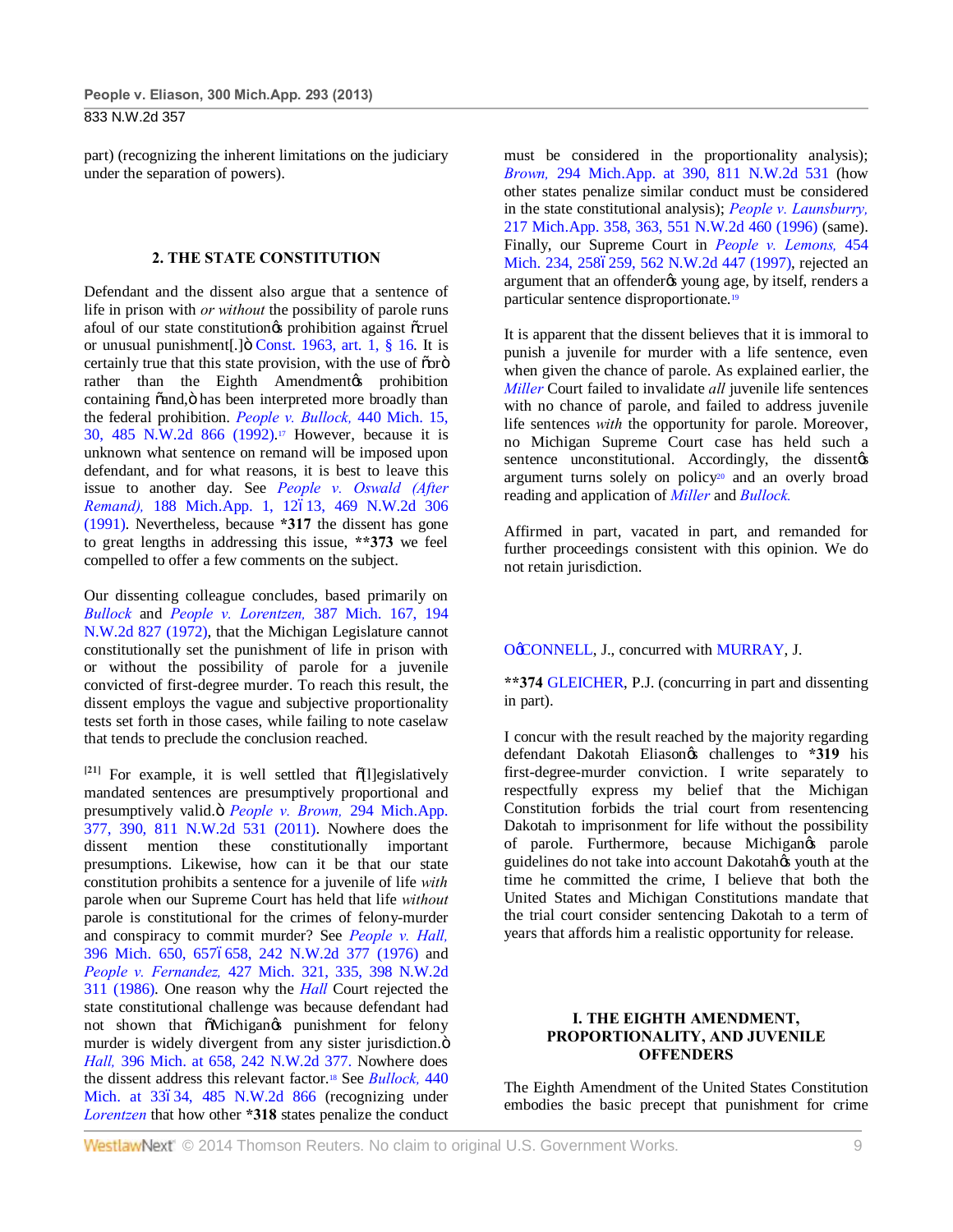should be proportioned to both the offender and the offense. *Miller v. Alabama*, 567 U.S. 6666, 132 S.Ct. 2455, 2463, 183 L.Ed.2d 407 (2012). The concept of proportionality is central to the Eighth Amendment. $\ddot{o}$ *Graham v. Florida,* 560 U.S. 48, 130 S.Ct. 2011, 2021, 176 L.Ed.2d 825 (2010). Applying proportionality principles, the Supreme Court held in *Miller* that a mandatory sentence of life imprisonment without the possibility of parole violates the Eighth Amendmentøs prohibition of ocruel and unusual punishments when imposed on an offender who had not reached the age of 18 at the time of his crime. *Miller*, 567 U.S. at 6666, 132 S.Ct. at 2469.

*Miller*  $\div$  holding flows from two precedential strands of Eighth Amendment jurisprudence:  $\tilde{c}$ categorical bans on sentencing practices based on mismatches between the culpability of a class of offenders and the severity of a penalty, ö *Miller*, 567 U.S. at 6666, 132 S.Ct. at 2463, and the requirement othat sentencing authorities consider the characteristics of a defendant and the details of his **\*320** offense before sentencing him to deatho *id.* at 6666, 132 S.Ct. at 246362464.  $\delta$ [T]he confluence of these two lines of precedent,  $\ddot{o}$  the Supreme Court explained,  $\ddot{o}$  leads to the conclusion that mandatory life-without-parole sentences for juveniles violate the Eighth Amendment. $\ddot{\text{o}}$  *Id.* at 6666, 132 S.Ct. at 2464.

The  $\tilde{c}$  categorical band authorities cited by the Supreme Court, *Roper v. Simmons,* 543 U.S. 551, 125 S.Ct. 1183, 161 L.Ed.2d 1 (2005), and *Graham,* 560 U.S. 48, 130 S.Ct. 2011, õestablish that children are constitutionally different from adults for the purposes of sentencing. $\ddot{o}$ *Miller,* 567 U.S. at 6666, 132 S.Ct. at 2464. Recklessness, impulsivity, and thoughtlessly engaging in risk-taking behaviors are but three unpleasant hallmarks of adolescent behavior. These characteristics of youth render children õless culpable than adults[.] ö *Graham*, 560 U.S. at 6666, 130 S.Ct. at 2028 (quotation marks and citation omitted). Accordingly, a convicted defendant age figures prominently in the Eighth Amendmentøs proportionality analysis. *Miller*, 567 U.S. at 6666, 132 S.Ct. at 246562466.

Because õyouth mattersö in determining whether lifetime incarceration without the possibility of parole is warranted,  $\tilde{o}$ criminal procedure laws that fail to take defendantsø youthfulness into account at all would be flawed. *id.* at 6666, 132 S.Ct. at 246562466 (quotation marks and citation omitted). Thus, mandatory penalty provisions contravene the fundamental constitutional principle othat imposition of a Stategs most severe penalties on juvenile offenders cannot proceed as though they were not children. $\ddot{o}$  \*\*375 *Id.* at 6666, 132 S.Ct. at

2466. Likening life-without-parole sentences to the death penalty, the Supreme Court reasoned that juveniles convicted of homicide must be sentenced individually and in a manner that recognizes othe mitigating **\*321** qualities of youth. $\ddot{o}$  *Id.* at 6666, 132 S.Ct. at 2467 (quotation marks and citation omitted). The Supreme Court elaborated:

> [M]andatory penalties, by their nature, preclude a sentencer from taking account of an offender% age and the wealth of characteristics and circumstances attendant to it. Under these schemes, every juvenile will receive the same sentence as every otherô the 176 year 6 old and the 146 year 6 old, the shooter and the accomplice, the child from a stable household and the child from a chaotic and abusive one. And still worse, each juvenile ... will receive the same sentence as the vast majority of adults committing similar homicide offenseô but really, as *Graham* noted, a *greater* sentence than those adults will serve. [Id. at 6666, 132 S.Ct. at 246762468.]

Juveniles convicted of even the most serious offenses may redeem themselves in prison and thereby demonstrate an ability to rejoin society as productive members. For this reason, the Eighth Amendment requires that states provide  $\tilde{o}$  -some meaningful opportunity to obtain release based on demonstrated maturity and rehabilitation. $\varnothing$  o<sup>*Id.*</sup> at 6666, 132 S.Ct. at 2469, quoting *Graham*, 560 U.S. at ––––, 130 S.Ct. at 2030. And although the Supreme Court refused to õforeclose a sentencerøs abilityö to impose on a juvenile a punishment of life without parole, the Court emphasized that  $\tilde{o}$ appropriate occasions for sentencing juveniles to this harshest possible penalty will be uncommon. ö *Miller*, 567 U.S. at 6666, 132 S.Ct. at 2469.

The majority recognizes that *Miller* sets forth a new constitutional rule governing the process of sentencing juveniles convicted of first-degree murder in Michigan. Citing this Court*g*s opinion in *People v. Carp*, 298 Mich.App. 472, 828 N.W.2d 685 (2012), the majority holds that Dakotah is entitled to resentencing following a hearing after which the trial court must impose a sentence of **\*322** either life without the possibility of parole, or life imprisonment with the possibility of parole. According to dicta contained in *Carp* and adopted by the majority, *Miller*  $\delta$  does not ... imply that a sentencing court has unfettered discretion when sentencing a juvenile. Rather,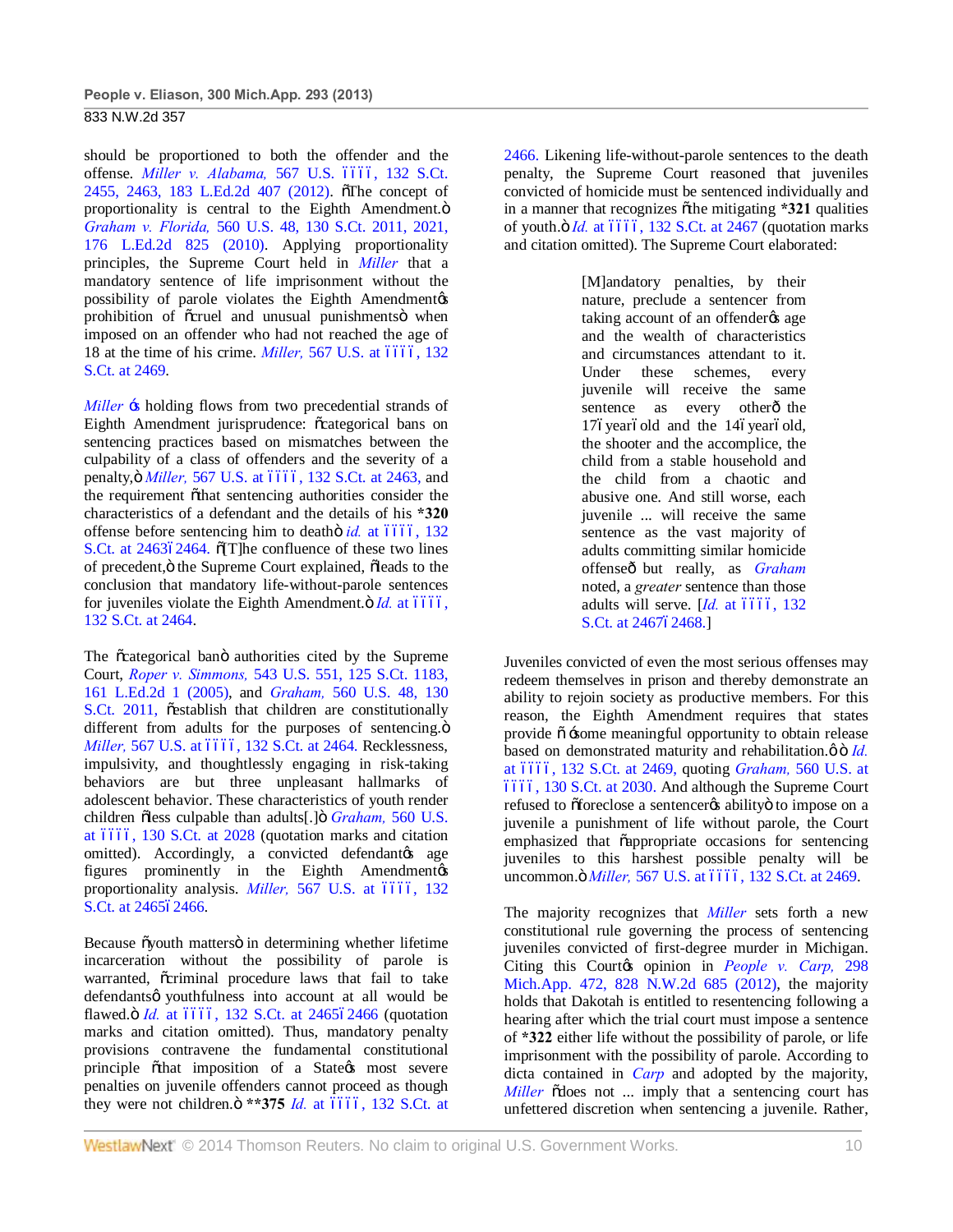the focus is on the discretion of the sentencer to determine whether to impose the harshest penalty of life without the possibility of parole on a juvenile convicted of a homicide offense. $\ddot{o}$  *Id.* at 525, 828 N.W.2d 685.

In accordance with *Carp,* the majority circumscribes Dakotah<sub>os</sub> sentence alternatives to life imprisonment without parole or life imprisonment with parole. The majority predicates this rule on õthe Michigan Legislature *is* judgment that a life sentence is the appropriate punishment for a juvenile who is lawfully convicted of first-degree murder.<sup>"</sup> Contrary to *Carp* and the majority, *Miller* mandates that a sentencing court retain discretion to fashion an individualized sentence that takes into account an offender to youth and odistinctive (and transitory) mental traits and environmental vulnerabilities, ö and also affords young offenders a  $\delta$ meaningful opportunity to obtain release. $\delta$  *Miller,* 567 U.S. at 6666, 6666, 132 S.Ct. at 2465, 2469 (quotation marks and citation omitted). The sentencing calculus crafted by *Carp* violates *Miller* because it eliminates individualized sentencing and (as *Carp* concedes) it forecloses any meaningful opportunity for a reformed juvenile to obtain his or her freedom.

Furthermore, while professing fidelity to legislative sentencing judgments, the majority **\*\*376** (and *Carp* ) fail to identify any statutory provision permitting a trial court to sentence a defendant convicted of first-degree murder to life imprisonment with the possibility of parole. Our Legislature has defined only one sentence for first-degree murder, and that sentence simply does not contemplate life with parole.

**\*323** The majority insists that *Miller* requires that when resentencing juveniles, judges must apply the legislative õpolicy choiceö most consistent with life without parole. I find nothing in *Miller* even remotely consistent with this view. To the contrary, *Miller* holds that proportionality principles must guide juvenile sentencing, and that laws that disregard the characteristics of youth are flawed. *Miller*, 567 U.S. at 6666, 132 S.Ct. at 246562466. Moreover, the majority tnewly created life-sentence option is no more tethered to Michigangs legislative sentencing scheme than a term-of-years sentence. Absent any legislatively approved sentence for first-degree murder other than life without parole, the real question is whether affording a sentencing court the ability to impose a term-of-years sentence is required to fulfill *Miller* 's mandate. In my view, only this option permits an individualized sentence and offers a juvenile  $\tilde{o}$  -some *meaningful* opportunity to obtain release. $\phi$  ö *Miller*, 567 U.S. at 6666, 132 S.Ct. at 2469 (citation omitted; emphasis added).

Furthermore, article 1, § 16 of the Michigan Constitution precludes sentencing Dakotah to life imprisonment. Michigan $\alpha$  constitutional prohibition of cruel or unusual punishment incorporates a proportionality analysis emphasizing evolving sentencing standards õenlightened by a humane justice, o and focusing on rehabilitation rather than retribution. *People v. Lorentzen,* 387 Mich. 167, 178, 1796181, 194 N.W.2d 827 (1972) (quotation marks and citation omitted). Measured against this framework, a life sentence with or without the possibility of parole exceeds constitutional bounds.

## **II. THE EIGHTH AMENDMENT, JUVENILE OFFENDERS, AND MICHIGAN'S SENTENCING SCHEME**

In *Carp*, this Court elected to õprovide guidance oto courts that would in the future sentence juveniles **\*324** convicted of first-degree murder, despite that the sole issue presented was whether *Miller* applied retroactively. *Carp,* 298 Mich.App. at 523, 828 N.W.2d 685. In dicta adopted uncritically by the majority, *Carp* limited sentencing courts *o* range of options to life imprisonment with parole, or life without parole. *Id.* at 527, 828 N.W.2d 685. *Carp* based this commandment on its own determination that  $\tilde{o}[i]$ t would ... be inconsistent to sentence juveniles who commit murder to a sentence that is not proportional to the severity of the crime. $\ddot{\text{o}}$  *Id.* at 528, 828 N.W.2d 685.

This new rule is incorrect for two reasons. First, it ignores the United States Supreme Courtos admonition in *Miller*, *Graham*, and *Roper* that a vouthful offender *o*s sentence must be proportioned *to the offender* as well as the offense. While an automatic life sentence may be proportionate to the crime of murder, a life sentence may not be imposed on a juvenile absent meaningful consideration of whether such punishment fits the *juvenile criminal. Carp*  $\div$  prescription<sup> $\hat{o}$ </sup> life with or without paroleô nullifies the offoundational principle i that imposition of a State *most* severe penalties on juvenile offenders cannot proceed as though they were not children.ö<sup>*l</sup> Miller*, 567 U.S. at 6666, 132 S.Ct. at 2466.</sup>

**\*\*377** Pursuant to *Miller* 's core proportionality principles, an offender $\alpha$  age possesses special relevance that necessarily factors prominently in a sentencing calculation. **\*325** *Id.* at 6666, 132 S.Ct. at 2469. Miller instructs that because  $\tilde{\text{o}}$ youth matters in determining the appropriateness of a lifetime of incarceration without the possibility of parole, ö sentencing courts must consider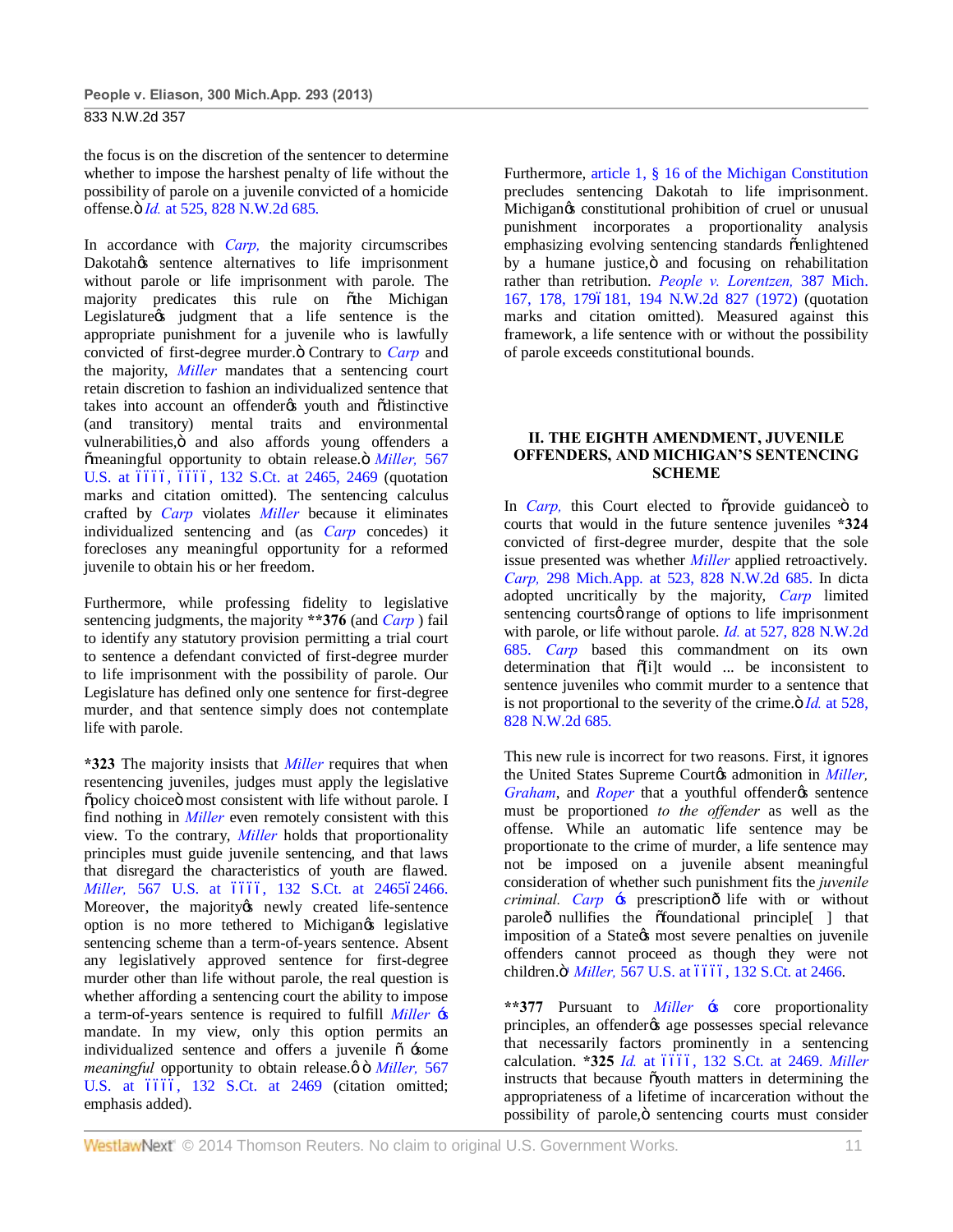õthe background and mental and emotional developmentö of each individual youthful offender before passing sentence. *Id.* at 6666, 6666, 132 S.Ct. at 2465, 2467 (quotation marks and citation omitted). In other words, *Miller* compels a sentencing court to tailor punishment to an offender*g*s *personal* responsibility and *singular* moral guilt. To comply with *Miller,* a judge must bear in mind that children under age 18 are õcategorically less culpable," *Roper,* 543 U.S. at 567, 125 S.Ct. 1183 (quotation marks and citation omitted), and more amenable to rehabilitation than adults who commit the same crimes. A sentencing scheme that forecloses sentencing proportionate to a child  $\alpha$  culpability violates *Graham, Roper*, and *Miller.*

For this reason, *Carp*  $\div$  s circumscription of sentence options to either of two life terms cannot be reconciled with *Miller*  $\div$  sentral teaching: children are constitutionally unique. Judges sentencing children must consider the mitigating effects of youth and the specific circumstances of their crimes. These factors may counsel strongly against a life term, either with or without the possibility of parole. A sentencing rubric that fails to permit proportional and individualized mitigation does not pass constitutional muster.

In light of the  $\tilde{\text{o}}$ diminish[ed] ... penological justifications for imposing the harshest sentences on juvenile offenders, even when they commit terrible crimes,  $\ddot{\text{o}}$  *Miller*, 567 U.S. at 6666, 132 S.Ct. at 2465, different sentencing principles apply. Despite that Michigan law demands that an adult murderer serve a mandatory life sentence, *Miller* obligates sentencing courts to exercise meaningful discretion when sentencing a child who **\*326** committed that same crime. Exercising discretion involves thoughtfully considering õthe wealth of characteristics and circumstances attendant toö a defendantøs youth, *id.* at 6666, 132 S.Ct. at 2467, which in turn means that a court must be permitted to reject that a child deserves to serve a life term. In my view, the exercise of discretion contemplated in *Miller* is simply inconsistent with a rule allowing only for life imprisonment with or without parole. The  $\tilde{o}$ two-sizes-fit-allö approach embraced by *Carp* offends the Eighth Amendment because it forecloses proportionality.2

**\*\*378** I respectfully take issue with *Carp* for a second reason. In *Carp,* this Court acknowledged that a parolable life sentence likely results in lifetime imprisonment. *Carp*, 298 Mich.App. at 5336535, 828 N.W.2d 685.<sup>3</sup> This reality compels the conclusion that a sentence of life with parole is just as final as one that denies the possibility of parole at the outset. Although *Carp* urges that the Parole Board provide õa meaningful determination and review when parole eligibility arises, ö *id.* at 536, 828 N.W.2d 685, *Miller* instructs that removing youth from the balance *at the time of sentencing* contravenes the Eighth Amendment by prohibiting a judge  $\delta$  from assessing whether the **\*327** law<sub>*i*</sub> harshest term of imprisonment proportionately punishes a juvenile offender. $\ddot{\text{o}}$  *Miller*, 567 U.S. at 6666, 132 S.Ct. at 2466.

Postponing proportionality analysis until parole eligibility is simply inconsistent with *Miller.* This is particularly true in Michigan, as the statutory and administrative standards governing our parole board os decision-making bear no resemblance to the most relevant mitigating factors identified in *Miller*: a juvenilegs diminished moral culpability, the  $\tilde{o}$  wealth of characteristics and circumstances attendant too an offender to youth at the time the crime was committed, and the harshness of a life sentence imposed on, for example, a 14óyearóold child. *Miller,* 567 U.S. at 6666, 132 S.Ct. at 2467. Instead, Michigan $\circ$ s parole system focuses on õthe prisoner $\circ$ s mental and social attitudeö at the time parole is *considered.* MCL 791.233(1)(a). Although the parole guidelines examine the severity of the crime, they omit regard for a youthful offender<sub>%</sub> unique characteristics. See *In re Parole of Elias*, 294 Mich.App. 507, 5126517, 811 N.W.2d 541 (2011). Uncertain, unpredictable, and unlikely parole does not substitute for factoring in on the  $\delta$ front endö a juvenile $\alpha$  lessened culpability. *Miller* does not contemplate that a parole board may substitute for a sentencing judge.

Because the alternative sentencing options set forth in *Carp* are materially indistinguishable and discretionary in name only, they do not satisfy *Miller.* In practice, they are but two sides of the same life-imprisonment coin. Confining a sentencing courtes ability to commit a juvenile to life without parole or to life with but the barest possible prospect of parole defies *Miller* 's mandate that when passing sentence, judges must õtake into account how children are different, and how those differences counsel against irrevocably sentencing them **\*328** to a lifetime in prison. $\ddot{\text{o}}$  *Miller*, 567 U.S. at 6666, 132 S.Ct. at 2469. Accordingly, implementing *Miller* entails more than mechanically applying adult sentencing practices to child offenders.

*Carp* declares that *Miller*  $\delta$ does not require Michigan or other states with similar mandatory sentencing schemes to abrogate or abandon a hierarchical methodology of sentencing for those convicted of first-degree murder or to necessitate a term of years sentence consistent with a lesser offense, such as second-degree murder.  $G$  Carp, 298 Mich.App. at 527, 828 N.W.2d 685. I respectfully submit that this statement reflects a misunderstanding of *Miller. Miller* does not õabrogate or abandonö any stategs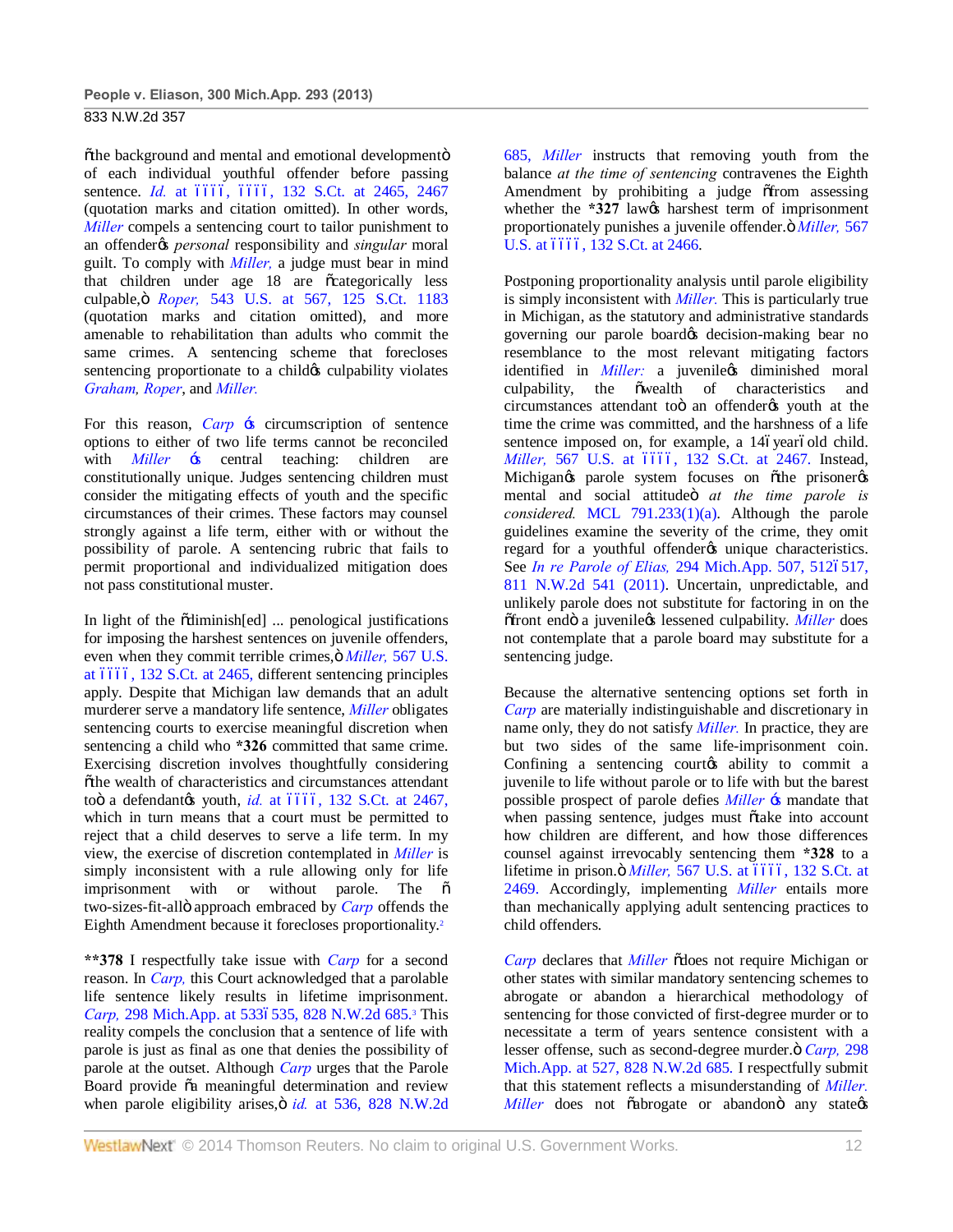sentencing methodology. It simply requires that every state adjust that methodology in a manner that recognizes that õyouth matters, ö allowing judges to implement that recognition by **\*\*379** tailoring a sentence to fit the offender as well as the offense. Because a parolable life sentence in Michigan actually amounts to the imposition of a life-without-parole sentence, *Carp* has simply written mitigation out of the equation. Regardless whether a õterm of yearsö sentence would correspond with a conviction of second-degree murder, it must remain an option for a sentencing court.

## **III. THE MICHIGAN CONSTITUTION**

Const. 1963, art. 1, § 16 prohibits the infliction of cruel or unusual punishment. In *People v. Bullock,* 440 Mich. 15, 30, 485 N.W.2d 866 (1992), our Supreme Court held that this provision should be interpreted more expansively than the United States Supreme Court interprets the Eighth Amendment. Three ocompelling reasonso guided the *Bullock* Courtos decision to construe the provisions differently. First, Michigan $\alpha$  Constitution bars ocruel or unusualö punishments, while **\*329** the federal constitution addresses õcruel *and* unusualö punishments. *Id.* This textual variance  $\delta$ does not appear to be accidental or inadvertent." *Id.* at 30, 485 N.W.2d 866. The *Bullock* Court restated *Lorentzen* :s observation that othis difference in phraseology ... might well lead to different results with regard to allegedly disproportionate prison terms." *Id.* at 31, 485 N.W.2d 866. Quoting *Lorentzen,* 387 Mich. at 172, 194 N.W.2d 827, the Court explained that  $\tilde{o}$   $\tilde{f}$ t]he prohibition of punishment that is unusual but not necessarily cruel carries an implication that unusually excessive imprisonment is included in that prohibition. $\phi$   $\ddot{\text{o}}$ *Bullock,* 440 Mich. at 31, 485 N.W.2d 866.

Next, *Bullock* drew on *õhistorical* factors ö suggesting that the framers of Michigangs Constitution understood the meaning of the clause differently than did the United States Supreme Court. In contrast with the United States Supreme Court, by 1963 the Michigan Supreme Court had determined that the cruel and unusual punishment ban "include[d] a prohibition on grossly disproportionate sentences. *Id.* at 32, 485 N.W.2d 866.  $\delta$ Longstanding Michigan precedento guided the *Bullock* Courtos conclusion that the Michigan Supreme Court has historically interpreted the operative words through the prism of proportionality. *Id.* at 33634, 485 N.W.2d 866 (formatting altered).

After establishing the interpretive independence of the Michigan Supreme Court concerning our Constitution<sub>®</sub>

õcruel or unusual punishmentö provision, the Court struck down as unconstitutionally disproportionate a mandatory sentence of life without possibility of parole for conviction of knowing possession of 650 grams or more of cocaine. *Id.* at 40, 485 N.W.2d 866. Notably, the United States Supreme Court had rebuffed an Eighth Amendment challenge to precisely the same sentence less than one year earlier in **\*330** *Harmelin v. Michigan,* 501 U.S. 957, 111 S.Ct. 2680, 115 L.Ed.2d 836 (1991). The Michigan Supreme Court specifically embraced Justice Byron White<sub>%</sub> dissenting opinion in *Harmelin*, ruling that  $\tilde{0}$ [t]o be constitutionally proportionate, punishment must be tailored to a defendant to personal responsibility and moral guilt." *Bullock,* 440 Mich. at 39, 485 N.W.2d 866, quoting *Harmelin,* 501 U.S. at 1023, 111 S.Ct. 2680 (White, J., dissenting).

*Bullock* thereby invalidated the life-without-parole sentences for the two defendants in that case, as well as all others  $\tilde{\text{c}}$ currently incarcerated under the same penalty, and for committing the same offense<sup>[1]</sup> *Bullock*, 440 Mich. at 42, 485 N.W.2d 866. The õmost appropriate remedyö for the disproportionate life sentences imposed on those offenders, the Court concluded, was to  $\tilde{\text{o}}$ ameliorate the no-parole \*\*380 feature of the penaltyo and to require that  $\tilde{\text{o}}$ such defendants [receive] the parole consideration otherwise available upon completion of ten calendar years of the sentenceö in accordance with MCL 791.234(4), which is now MCL 791.234(7)(a). *Bullock,* 440 Mich. at 42, 485 N.W.2d 866.

In *Bullock,* 440 Mich. at 34, 485 N.W.2d 866, the Court acknowledged that its proportionality analysis derived from *Lorentzen*. The 23óyearóold defendant in *Lorentzen* was convicted of othe unlicensed sale, dispensation or otherwise giving away of any quantity of marijuana, ö and was sentenced to the mandatory minimum for that offense: 20 yearsø imprisonment. *Lorentzen*, 387 Mich. at 1706171, 194 N.W.2d 827. The defendant lived with his parents, worked at General Motors, and had no other criminal convictions. *Id.* at 170, 194 N.W.2d 827. The Supreme Court held the defendant ts sentence unconstitutional under the Michigan Constitution, explaining that  $\tilde{o}[a]$  compulsory prison sentence of 20 years for a nonviolent crime imposed without consideration for defendantos individual personality and history is so excessive that it  $\pm$ shocks the conscience. $\phi$   $\ddot{\circ}$ *Id.* at 181, 194 N.W.2d 827.

**\*331** *Lorentzen* fashioned a three-factor test for evaluating proportionality under the Michigan Constitution. First, a court must weigh the gravity of the offense against the severity of the punishment. *Id.* at 176, 194 N.W.2d 827. Next, a court applies the  $\delta$  decency test, $\ddot{\text{o}}$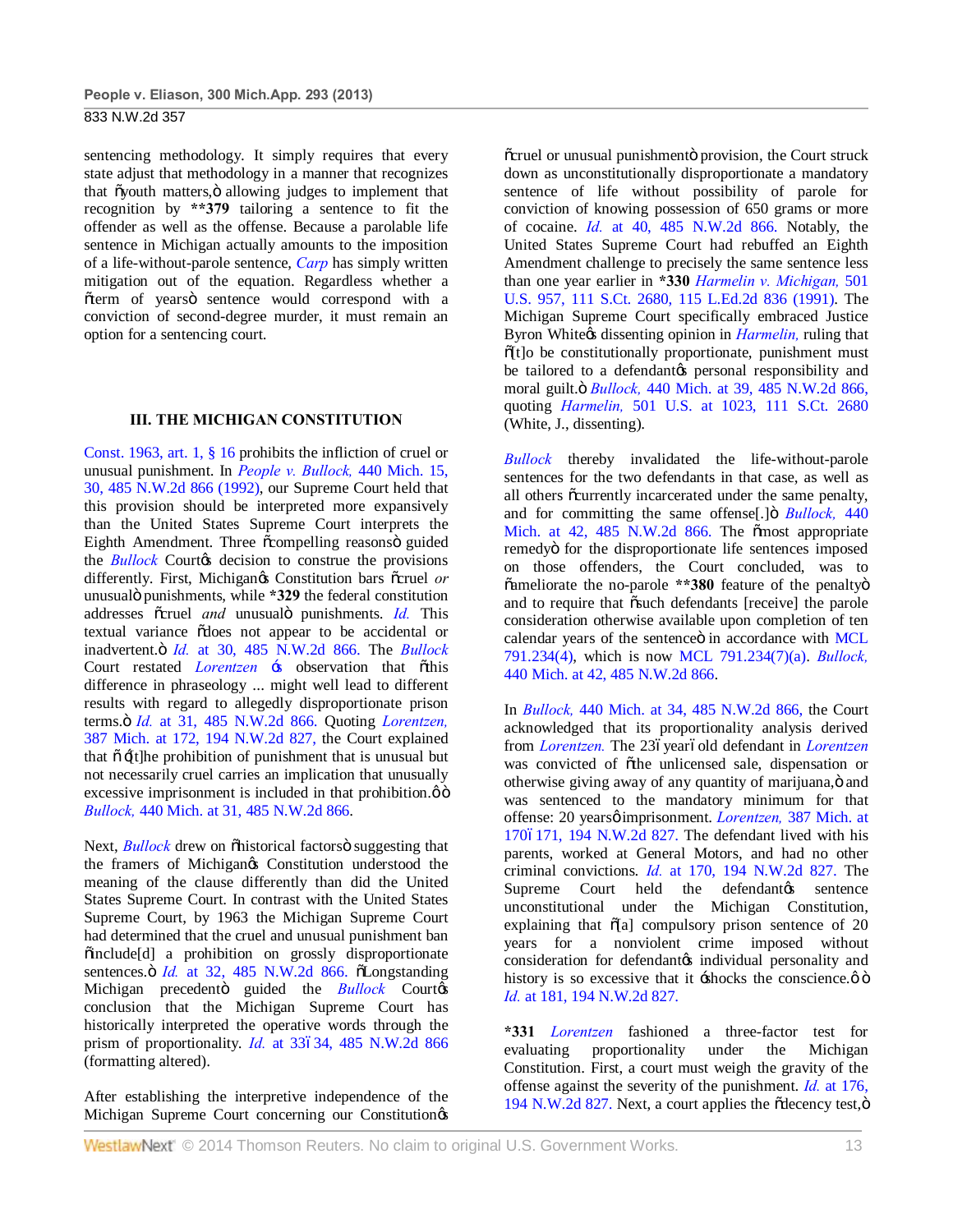which compares the sentences for other similar and different crimes, in Michigan and in other states. *Id.* at 179, 194 N.W.2d 827. Finally, a court looks to  $\tilde{\sigma}$ rehabilitative considerations in criminal punishment, $\ddot{\sigma}$ recognizing that Michigan $\alpha$  sentencing scheme is designed  $\ddot{o}$   $\pm o$  reform criminals and to convert bad citizens into good citizens, and thus protect society $[.]$   $\emptyset$   $\emptyset$ *Id.* at 1796180, 194 N.W.2d 827, quoting *People v. Cook,* 147 Mich. 127, 132, 110 N.W. 514 (1907). Specifically,

 $\tilde{o}$ [t]his test looks to a consideration of the modern policy factors underlying criminal penaltiesô rehabilitation of the individual offender, society *is* need to deter similar proscribed behavior in others, and the need to prevent the individual offender from causing further injury to society. $\ddot{o}$  [*Lorentzen,* 387 Mich. at 180, 194 N.W.2d 827, quoting *In re Southard,* 298 Mich. 75, 82, 298 N.W. 457 (1941).]

This final criterion, the *Bullock* Court explained, is  $\tilde{\sigma}$ rooted in Michigan $\alpha$  legal traditions[.]  $\ddot{\sigma}$  *Bullock*, 440 Mich. at 34, 485 N.W.2d 866.

*Bullock* and *Lorentzen* stand for the proposition that Const. 1963, art. 1, § 16 prohibits both an unusually excessive period of imprisonment when compared with the seriousness of the crime, and a punishment that qualifies as disproportionately cruel considering the characteristics of the offender. In my view, sentencing a juvenile to life imprisonment with or without parole effectively trumps *Lorentzen*  $\div$ s  $\tilde{\theta}$  decency testo and casts aside the mainstay rehabilitative ideals encompassed within article 1, 8 16.4

## **\*332 IV. MICHIGAN'S CONSTITUTION AND JUVENILE HOMICIDE OFFENDERS**

The Michigan Supreme Court explicitly recognized in *Lorentzen* and *Bullock* that \*\*381  $\tilde{\text{a}}$  moral guilto and  $\tilde{\text{a}}$  the moral sense of the peopleö inform proportionality. *Bullock,* 440 Mich. at 39, 35 n. 18, 485 N.W.2d 866 (quotation marks and citations omitted). This acknowledgment corresponds with the United States Supreme Courtos portrayal of the evolving nature of Eighth Amendment jurisprudence:  $\delta$ The standard of extreme cruelty is not merely descriptive, but necessarily embodies a moral judgment. The standard itself remains the same, but its applicability must change as the basic mores of society change. *ö Furman v. Georgia*, 408 U.S. 238, 382, 92 S.Ct. 2726, 33 L.Ed.2d 346 (1972) (Burger, C.J., dissenting). *Roper, Graham*, and *Miller* ore that the need to sentence children differently than adults has

achieved acceptance as a moral imperative.

In *Lorentzen* and *Bullock,* as in *Graham* and *Miller,* the Courts exercised oindependent judgment requir[ing] consideration of the culpability of the offenders at issue in light of their crimes and characteristics, along with the severity of the punishment in question. $\ddot{\text{o}}$  *Graham*, 560 U.S. at 6666, 130 S.Ct. at 2026. In these cases, the United States Supreme Court struck down sentences deemed excessive in light of contemporary norms and discordant with the penological goals sentencing should fulfill. All four cases agreed that as a matter of constitutional law, mandatory punishments insufficiently corresponding with a defendantos individual **\*333** blameworthiness and the legitimate purposes of punishment do not pass muster. In this regard, as *Bullock* explicitly recognized, Michigangs proportionality jurisprudence foreshadowed the development of federal Eighth Amendment law. While the United States Supreme Court in *Miller* declined to categorically ban lifetime imprisonment for juveniles who have committed murder, I believe that pursuant to *Bullock* and *Lorentzen,* Const. 1963, art. 1, § 16 commands this result in Michigan.

Mandatory life imprisonment constitutes the single harshest sentence that can be imposed by a Michigan judge. Lifetime incarceration of a juvenile, imposed without regard to his or her individual background and emotional development, is morally insupportable for the host of reasons discussed in *Roper, Graham,* and *Miller.*  $\delta$ From a moral standpoint it would be misguided to equate the failings of a minor with those of an adult, for a greater possibility exists that a minor os character deficiencies will be reformed." *Roper,* 543 U.S. at 570, 125 S.Ct. 1183. To protect the community, it may be rational to deprive an adult murderer of any hope of freedom. The morality of such a severe sentence rests on the need to incapacitate a dangerous person, to exact retribution, and to deter others from committing the same heinous crime. Those ethical considerations ring hollow when applied to a youth such as Dakotah.

Dakotah is not a hardened criminal; when he killed his grandfather, he was an extremely troubled young man. As quoted in Dakotags supplemental brief supporting his motion for a new trial the forensic report addressing his criminal responsibility elucidated that Dakotah

> experienced a significant amount of loss in a relatively short period of time, namely the deaths of his cousin, dog **\*334** and friend to suicide, not to mention the back drop of the very significant and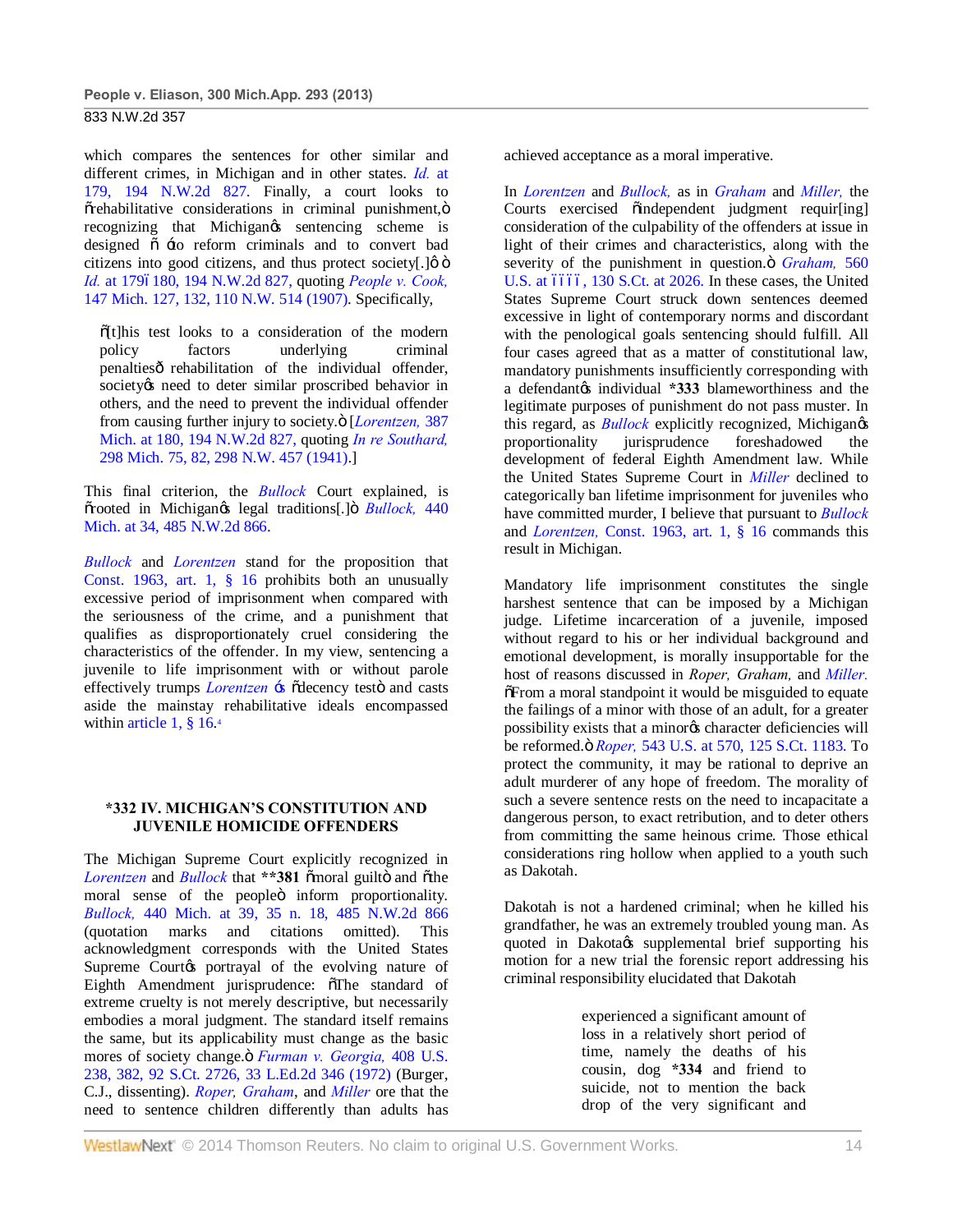repeated loss of his mother via abandonment. These losses would be difficult for any adolescent to cope with, but Mr. Eliason seems to have lacked the supports and guidance many others receive from their parents/family and even friends. As a result he appears to have been left to his own devices and he appears to have lacked the capabilities to gradually come to terms with these **\*\*382** losses. Rather, they were forces which overwhelmed him.

Additionally, defense counsel elicited testimony from the forensic examiner at the posttrial evidentiary hearing that the trauma Dakotah experienced triggered him to view the world õlike he was watching a movieö so that õeverything appear[ed] to be fantasy, $\ddot{o}$  thereby explaining Dakotah $\alpha$ actions.

Given Dakotahos emotional limitations at age 14, officially pronouncing that he is and forever will be irretrievably depraved flies in the face of common sense. Dakotah $\circ$ s maturational shortcomings mirror those of the youthful offenders described in *Roper, Graham*, and *Miller*. These defendants lacked the ability to regulate negative and destructive behaviorô a defining feature of adolescence. It is simply impossible to predict whether Dakotah will someday develop the ability to grasp the full horror of his crime and to employ that knowledge in his emotional growth.  $\delta$ Maturity can lead to that considered reflection which is the foundation for remorse, renewal, and rehabilitation. ö *Graham*, 560 U.S. at 6666, 130 S.Ct. at 2032. Because youthful offenders may grow and change,  $\tilde{o}$ irrevocable judgment[s] about $\ddot{o}$  their characters offend our Constitution's proportionality guarantee. *Id.* at ––––, 130 S.Ct. at 2030.

Furthermore, mandatory lifetime incarceration of a teenager serves no valid penological purpose.  $\tilde{o}A$  sentence lacking any legitimate penological justification is **\*335** by its nature disproportionate to the offense. $\ddot{\text{o}}$  *Id.* at  $\acute{o}$  6666. 130 S.Ct. at 2028. In *Lorentzen,* our Supreme Court described three primary õpolicy factors underlying criminal penaltiesö: rehabilitation, deterrence, and prevention. *Lorentzen,* 387 Mich. at 180, 194 N.W.2d  $827.5$  A mandatory lifetime sentence  $\delta$ does not even purport to serve a rehabilitative function. *ö Harmelin*, 501 U.S. at 1028, 111 S.Ct. 2680 (Stevens, J., dissenting). As *Graham* explained, juvenile offenders are generally not susceptible to being deterred based on their propensity for making  $\tilde{o}$  impetuous and ill-considered $\ddot{o}$  decisions.

Graham, 560 U.S. at 6666, 130 S.Ct. at 202862029 (quotation marks and citation omitted). And while permanently incarcerating a juvenile likely eliminates the possibility that he or she will commit another homicide, this is an extraordinarily drastic measure given the very real possibility that age would accomplish the same result. "*Roper* and *Graham* emphasized that the distinctive attributes of youth diminish the penological justifications for imposing the harshest sentences on juvenile offenders, even when they commit terrible crimes. $\ddot{\text{o}}$  *Miller*, 567 U.S. at 6666, 132 S.Ct. at 2465.

*Lorentzen* and *Bullock* support that mandatory lifetime prison sentences may not be imposed on homicide offenders under age 18. By forbidding cruel punishment regardless of its commonality, Michigangs Constitution prohibits imposing a severe, mandatory sentence that ignores both an offender os circumstances and lacks applicability to the goals of punishment recognized in this state. The evolving standards of decency elegantly articulated in *Graham* and *Miller* represent othe moral sense of the peopleö that imprisoning children for life is **\*336** a disproportionate penalty regardless of the crime. Furthermore, lifetime imprisonment of a child serves no rational purpose. Accordingly, I would hold that lifetime imprisonment of a juvenile offender violates Const. 1963, art. 1, § 16.

#### **\*\*383 V. RESENTENCING DAKOTAH**

When the trial court sentenced Dakotah to life imprisonment without possibility of parole, it rejected his counsel *a* argument that this sentence constituted a cruel or unusual punishment.  $\delta$ Other than his juvenile status,  $\ddot{\text{o}}$ the trial court opined, õthere $\alpha$  really nothing about Mr. Eliason that makes him less culpable than any other person who has murdered another human being in cold blood.<sup>"</sup> The trial court spoke these words before the Supreme Court issued its decision in *Miller.* Accordingly, the majority correctly recognizes that Dakotah must be resentenced.

Despite that the trial court lacked the benefit of *Miller* 's reasoning when it imposed sentence, I believe that the trial court has clearly and unequivocally expressed its opposition to any sentence less than mandatory life. I quote the courtos sentencing rationale at length here because I believe it demonstrates that the trial court has made up its mind about Dakotah, regardless of *Miller:*

In this case the defendant was examined by two mental health profession[al]s, including one selected by the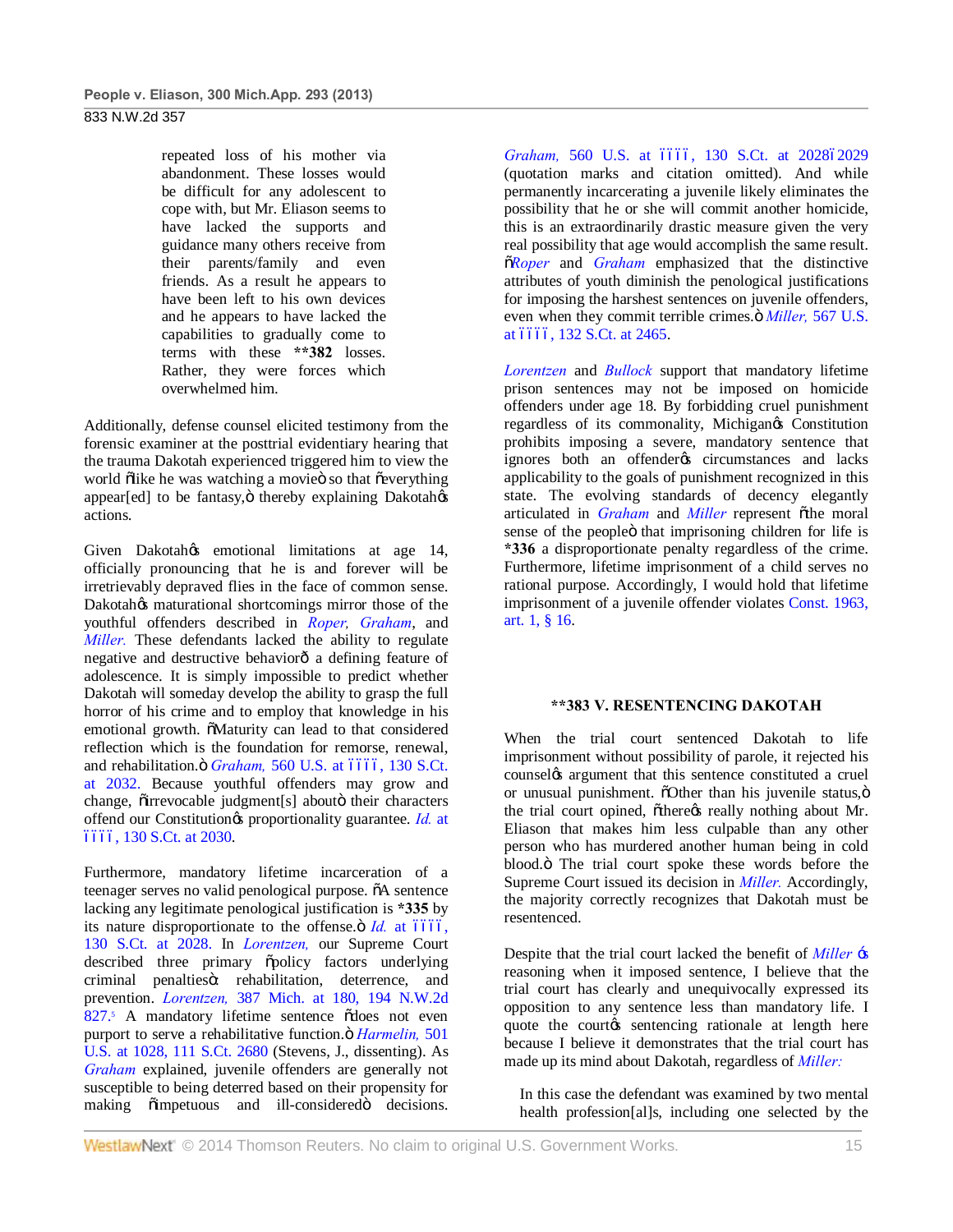defense. There t been no showing that the defendant suffered from any mental health or intellectual deficiency. To the contrary, all the evidence has been that Mr. Eliason is an intelligent and articulate young man. There was some testimony that Mr. Eliason was going through some personal problems. But other than the recent suicide of a close friend, which the court concedes is a major event in the life of any young person, any **\*337** one, but otherwise he was attempting to work through problems common to many 14 year old boys.

His parents separated when he was young. He didnøt get to spend enough time with his mother or his half-brother. He had some difficulty in meeting his father<sub>%</sub> expectations. His pet died. These are problems that certainly are  $\delta$  Igm not saying they are insubstantial. but they're certainly common to many 14 year old boys.

\* \* \*

There are factors which in the courtos view might make, and do make the defendant more culpable than perhaps other defendants who have committed first degree murder. He enjoyed a close relationship with his victim, and enjoyedô and had the benefit of his grandfather% frequent hospitality. Mr. Eliason was welcomed almost every weekend into the victimes home and treated [it] as a weekend refuge from his ownô life with his own family.

There has been no mitigating explanation provided for the murder. And the reason for the killing apparently remains a mystery to this day.

Mr. Eliason $\alpha$  testimony showed he spent several hours quietly contemplating whether or not to kill his grandfather. And then after that period of contemplation was over, shot his grandfather in the

#### Footnotes

- $1$  Kiefer $\alpha$  name appears in the trial transcripts as  $\tilde{o}$ Keifer. $\tilde{o}$
- 2 *Miranda v. Arizona,* 384 U.S. 436, 444, 86 S.Ct. 1602, 16 L.Ed.2d 694 (1966).
- $3$  Kiefer described defendant as  $\tilde{o}$ respectful $\ddot{o}$  during the interview. As to defendant $\alpha$  demeanor, Kiefer testified that defendant  $\tilde{o}$ was very matter of fact and showed no emotion or remorse for what happened. And he had a steady, calm voice when he answered all of my questions. $\ddot{o}$
- <sup>4</sup> The patrol car was equipped with a camera and defendant to statements to Casto were recorded and played for the jury at trial.
- 5 According to Casto, during this conversation defendant  $\tilde{o}$  seemed basically kind of calm; [he] was not upset, [and he] didnet show any signs of remorse to me, didnot cry at all. [He] [w]as more inquisitive on what was going on than what may happen. $\ddot{o}$

head while his grandfather slept. When the murder weapon was found the hammer on the revolver was cocked, and there were five live rounds in the chamber.

And the court, along with the jury, listened carefully to the recorded statements given by Mr. Eliason at the scene, later at the law enforcement complex, and remarks that he made to Deputy Casto while he was seated in the back of Deputy Castoøs patrol car. Mr. Eliason showed a remarkable lack of emotion or remorse after the shooting and talked about the situation in a very calm and matter of fact way.<sup>[6]</sup>

\*\*384 \*338 Thereô the court has been presented with nothing to convince [sic] that a life without parole sentence is particularly cruel and unusual when imposed upon Mr. Eliason in particular. *And as I said, certain aspects of the case show that such a sentence is particularly appropriate when applied to Mr. Eliason.* So the court does not find that a life without parole sentence for Mr. Eliason, convicted of first degree murder is in violation of the constitution as cruel and unusual. [Emphasis added.]

It is unreasonable to expect that the trial court will simply discard these sincerely held views in light of *Miller.* The trial courtøs words make abundantly clear its rejection that the mitigating factors of youth described in *Miller, Graham*, and *Roper* should be applied to Dakotah. To preserve the appearance of fairness and justice, a different judge should resentence Dakotah. See *People v. Evans,* 156 Mich.App. 68, 71672, 401 N.W.2d 312 (1986).

## **Parallel Citations**

833 N.W.2d 357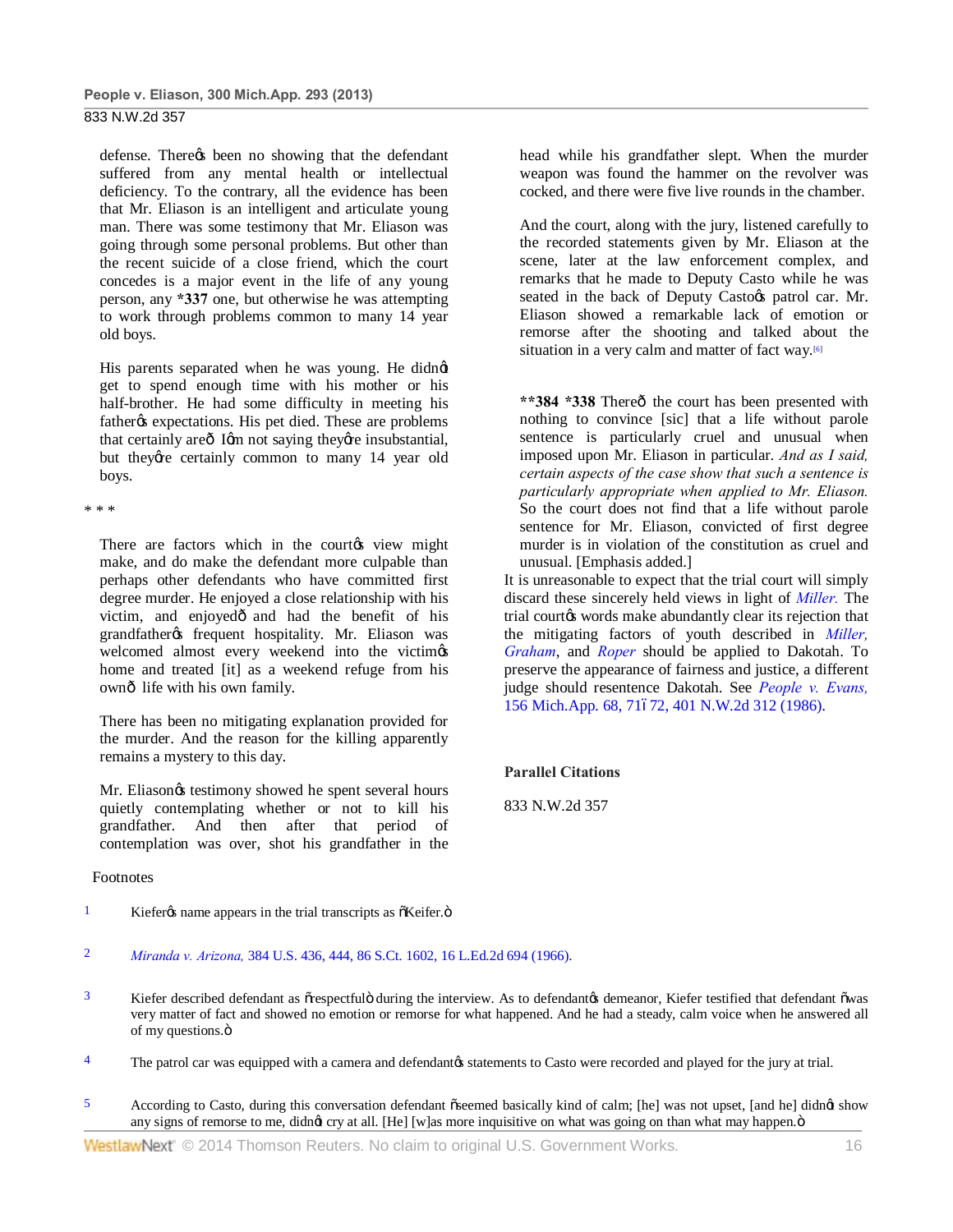- <sup>6</sup> Defendant told Suarez that he considered using knives rather than the gun because he was not sure whether he wanted the killing to be quiet or loud. Defendant also considered using either a pillow to smother Jesse or washcloths to gag him.
- 7 *People v. Ginther,* 390 Mich. 436, 212 N.W.2d 922 (1973).
- 8 The warnings required by *Miranda* do not grant independent rights to defendant. Rather, *Miranda* warnings are measures taken to provide õpractical reinforcementö of a defendantøs Fifth Amendment rights. *Michigan v. Tucker*, 417 U.S. 433, 444, 94 S.Ct. 2357, 41 L.Ed.2d 182 (1974).
- 9 When rendering its decision on defendant ts motion to suppress, the trial court thoroughly examined all of these factors.
- 10 Defendant does not challenge the second *Givans* factor, compliance with MCL 764.27.
- 11 Additionally, we reject defendantos contention that Eliason exerted pressure on him and coerced him into confessing to Suarez. The record reveals that defendant confessed to Suarez at the outset of the interview; Eliason did not speak with defendant or ask him any questions until after defendant already confessed. Any claim that Eliason forced defendant to confess is disingenuous.
- $12$  We note that defendant initially argued that he was entitled to a new trial because the trial court violated his right to due process by shackling him at trial. Defendant expressly abandoned this issue after the prosecution presented evidence at a posttrial evidentiary hearing that none of the jurors saw defendantøs shackles.
- <sup>13</sup> The Eighth Amendment of the United States Constitution provides the following guarantees:  $\delta$ Excessive bail shall not be required, not excessive fines imposed, nor cruel and unusual punishments inflicted. ö US Const., Am. VIII.
- $14$  Defendant proposes that the most palatable remedy consistent with the role of the judiciary is to vacate his first-degree murder conviction and remand for entry of a second-degree murder conviction, which allows for a term-of-years sentence. However, the cases defendant relies upon provide that specific remedy when the conviction was not based on sufficient facts for the higher charged crime. That is not what we are faced with here, as overwhelming facts supported the first-degree-murder conviction. To do as suggested by defendant would require us to ignore the jury findings and the prosecutorys charging discretion.
- 15 Though the limited nature of the *Miller* holding is abundantly clear, we point out that numerous other state courts have recently made the same observation as we do today. See, e.g., *Conley v. State,* 972 N.E.2d 864, 879 (Ind., 2012); *State v. Williams,* 108 So.3d 1169 (La., 2013); *State v. Riley*, 140 Conn.App. 1, 13616, 58 A3d 304 (2013) lv. gtd. in part 308 Conn. 910 (2013).
- 16 It is true, as the dissent states, that no statute provides life with parole as a punishment for first-degree murder. However, life in prison without parole is still the legislatively prescribed punishment for this most heinous crime, and can still be the sentence for a juvenile. But, as we have exhaustively discussed, *Miller* requires discretion when determining whether a juvenile should be sentenced to this most severe penalty. If a juvenile should not receive life without parole, certainly life with parole is the sentence most consistent with the Legislature & declared punishment.
- <sup>17</sup> We note that the *Bullock* Court*o*s use of a proportionality analysis for determining whether a sentence constitutes cruel or unusual punishment was eloquently challenged in a dissent written by Justice RILEY, see *Bullock*, 440 Mich. at 46667, 485 N.W.2d 866, and has been more recently called into question on those same grounds. *People v. Correa*, 488 Mich. 989, 9896992, 791 N.W.2d 285 (2010) (MARKMAN, J., joined by YOUNG and CORRIGAN, JJ., concurring). The issues raised by Justice RILEY address what is the required test under Const. 1963, art. 1, § 16. No one questions the principle that the Michigan Constitution trumps an inconsistent statute, or that the judiciary is empowered to declare when such a conflict exists. *Marbury v. Madison,* 5 U.S. (1 Cranch) 137, 177, 2 L.Ed. 60 (1803).
- 18 *Miller* recognized, however, that 29 jurisdictions (28 states and the federal government) provided life *without* parole for some juveniles convicted of murder. *Miller*, 567 U.S. at 6666, 132 S.Ct. at 2471.
- $19$  The proportionality analysis is made at the time the defendant is sentenced, so what the parole board may do some years down the road, or even what rules and regulations are in place when a defendant is later considered for parole, is merely speculative at the time of sentencing.
- 20 And, as we emphasized earlier, those policy decisions are constitutionally left to debate within the halls of the Legislature. *Curry v. Meijer, Inc.,* 286 Mich.App. 586, 599, 780 N.W.2d 603 (2009).